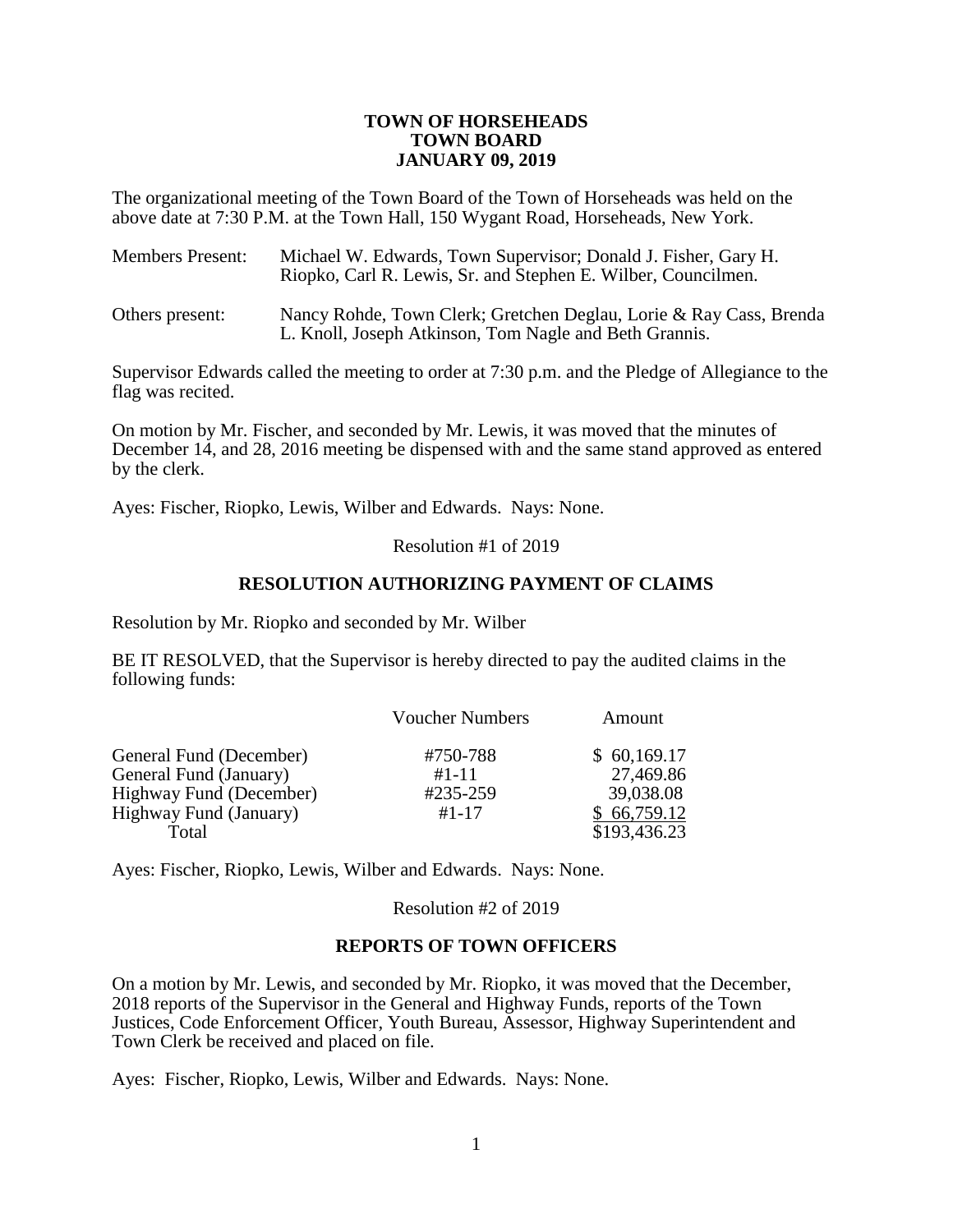Correspondence:

- EHS Support Koppers Pond Monthly progress report (12/2018).
- Noth County Senior Center request for financial support (12/03/2018).
- NYS D.O.T restricted Highway Designation  $(12/11/2018)$ .
- Association of Towns outline of events at Annual Meeting (01/04/2019).

On a motion by Mr. Lewis and seconded by Mr. Riopko, it was moved that the correspondence be received and placed on file.

Ayes: Fischer, Riopko, Lewis, Wilber and Edwards. Nays: None.

No one came forward during the audience participation portion of the meeting.

## Resolution #3 of 2019

## **RESOLUTION RE-APPOINTING HEATHER D. HAWKES, PLANNING BOARD MEMBER**

Resolution by, Mr. Fischer, seconded by Mr. Riopko

BE IT RESOVLED, that Heather D. Hawkes aka Heather D. Davis, be hereby reappointed as Planning Board Member for the Town of Horseheads for a seven year term to expire on December 31, 2025.

Ayes: Fischer, Riopko, Lewis, Wilber and Edwards. Nays: None.

Resolution #4 of 2019

# **RESOLUTION RE-APPOINING EARL L. LAMPMAN ZONING BOARD OF APPEALS MEMBER**

Resolution by Mr. Riopko, seconded by Mr. Fischer

BE IT RESOLVED, that Earl L. Lampman be hereby reappointed as Zoning Board of Appeals Member for the Town of Horseheads for a five year term to expire on December 31, 2023.

Ayes: Fischer, Riopko, Lewis, Wilber and Edwards. Nays: None.

Resolution #5 of 2019

# **RESOLUTION APPOINING BRIAN QUALEY ZONING BOARD OF APPEALS CHAIRMAN**

Resolution by Mr. Riopko, seconded by Mr. Fischer

BE IT RESOLVED, that Brian Qualey be hereby reappointed as Zoning Board of Appeals Member for the Town of Horseheads for a five year term to expire on December 31, 2019.

Ayes: Fischer, Riopko, Lewis, Wilber and Edwards. Nays: None.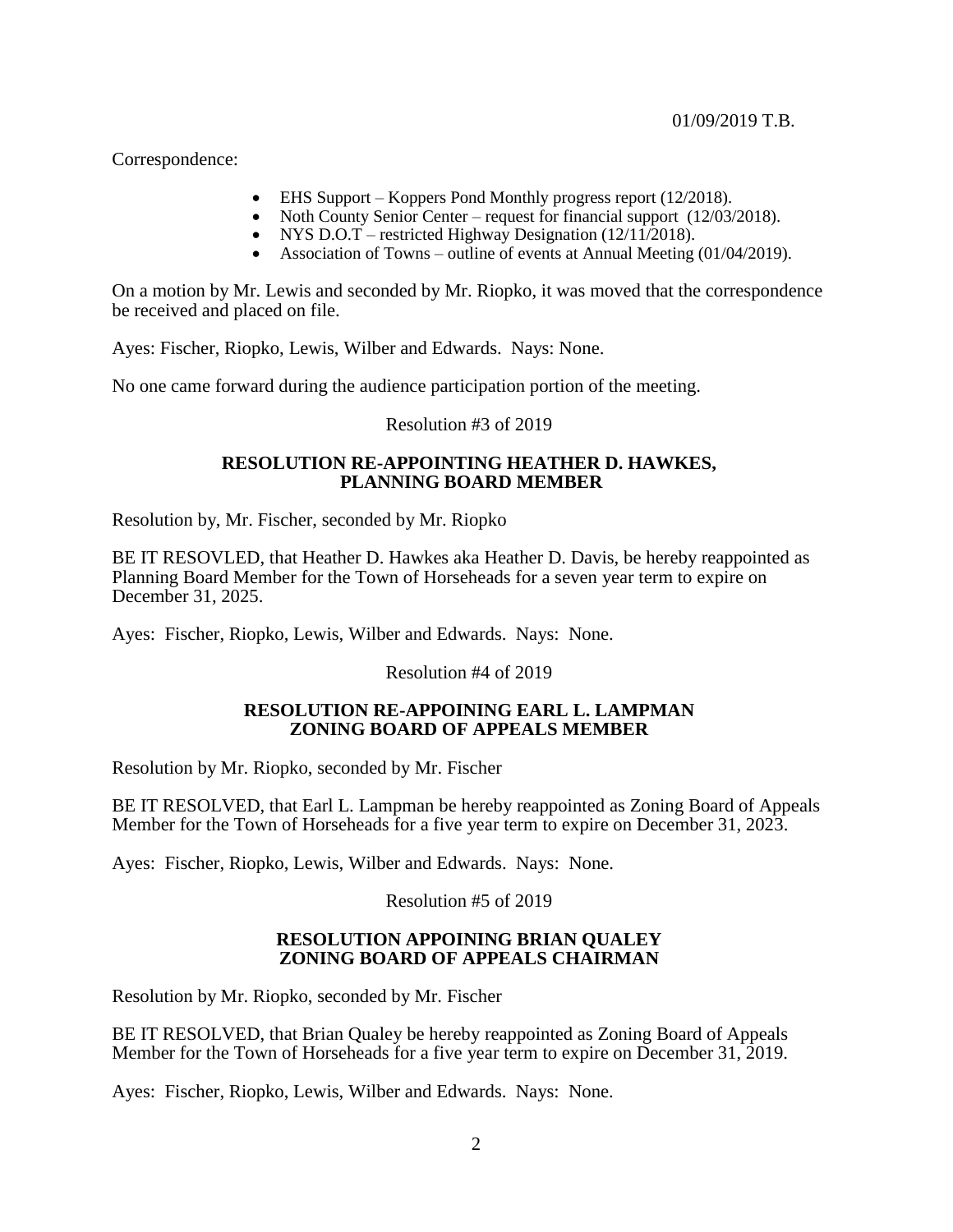Resolution #6 of 2019

## **RESOLUTION REGARDING 2247 CORNING ROAD PUD CHANGE FROM RESTAURANT TO CHURCH**

Resolution by Mr. Fischer, seconded by Mr. Lewis

WHEREAS, the Town Board by Resolution No 128 for 2018 received the application of Pennsylvania Avenue United Methodist Church for amendment to the Miracle Mile Planned Unit Development for premises located at 2247 Corning Rd and referred the application toe the Town of Horseheads Planning Board for recommendation, and

WHEREAS, the Town Board requested the Attorney for the Town review the matter to determine if action is required for amendment of the district based solely upon this application, and

WHEREAS, the Attorney of the Town has issued an opinion regarding the application, and

WHEREAS, the Town Board has duly considered the same.

NOW, THEREFORE, BE IT RESOLVED, that the Town Board of the Town of Horseheads receives and accepts the opinion of the Attorney for the Town, a copy of which is attached hereto and made a part hereof as if herein fully set forth, and be it further

RESOLVED, the Town Board repeals it prior Resolution No. 128 for 2018 and makes no referral for recommendation to the Town Planning Board.

Ayes: Fischer, Riopko, Lewis, Wilber and Edwards. Nays: None.

Conference attendance requests - None

## Resolution #7 of 2019

## **RESOLUTION ESTABLISHING POSITIONS AND RATES OF PAY AT THE TOWN OF HORSEHEADS HIGHWAY DEPARTMENT**

Resolution by Mr. Fischer, seconded by Mr. Riopko

BE IT RESOLVED, that pursuant to Town Law, the rates of pay for the employees of the Town Highway Department be and the same are hereby fixed as follows:

| <b>NAME</b>     | TITI E                | <b>RATE OF PAY</b> |
|-----------------|-----------------------|--------------------|
| Michael Mustico | Equipment Operator #2 | \$15.36/hour       |
| William Lesso   | Equipment Operator #2 | \$15.36/hour       |
| Justin Riker    | Laborer               | \$15.36/hour       |

Ayes: Fischer, Riopko, Lewis, Wilber and Edwards. Nays: None.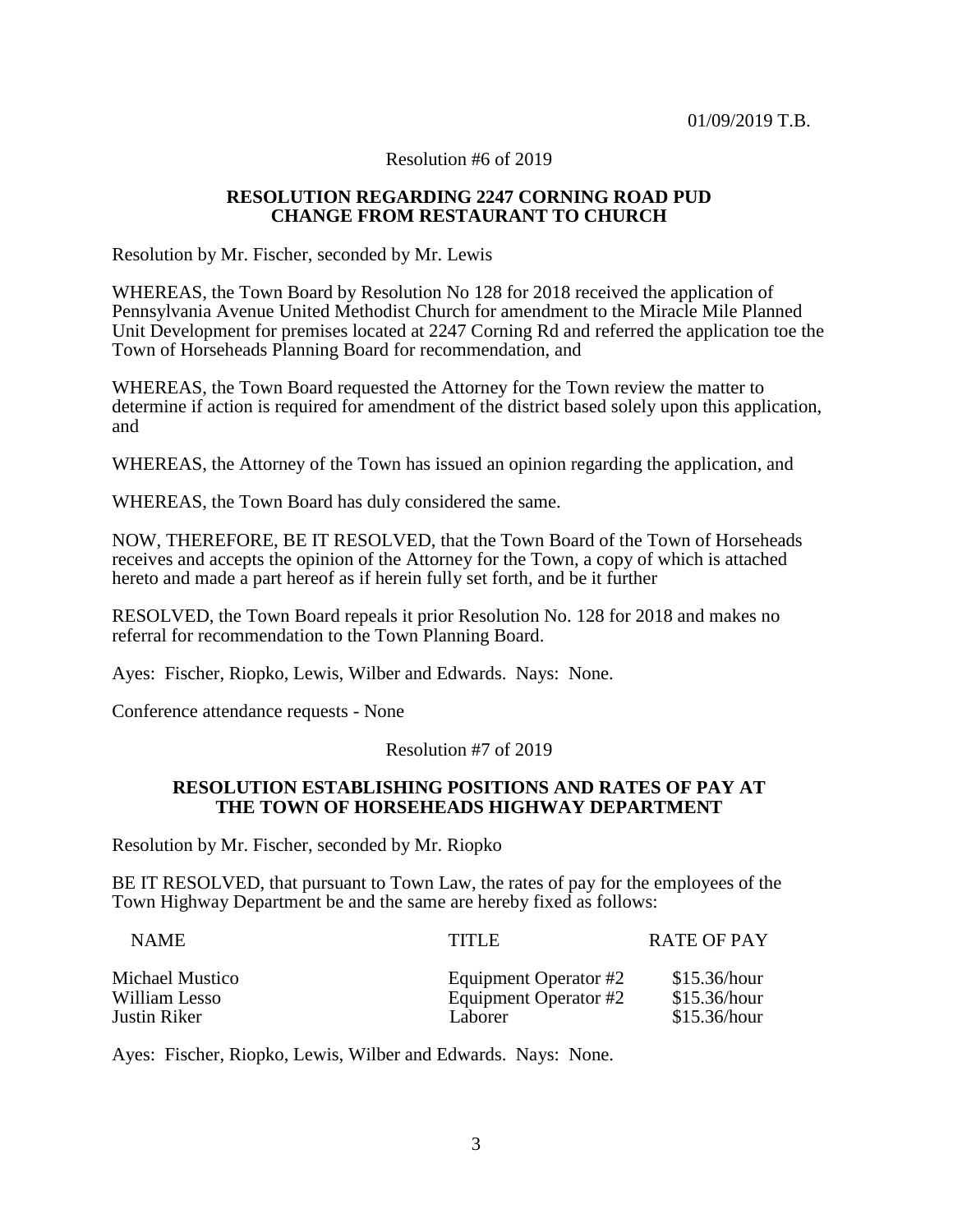(There was no motion at this time to remove the following resolutions from the preferred resolutions for individual discussion.)

Resolution by Mr. Wilber, seconded by Mr. Riopko moving approval of all preferred resolutions:

Ayes: Fischer, Riopko, Lewis, Wilber and Edwards. Nays: None.

# Resolution #8 of 2019

### **RESOLUTION REGARDING OATH OF OFFICES FILED BY ELECTED OFFICIALS AND APPOINTED OFFICERS AS REQUIRED BY LAW**

BE IT RESOLVED, that the Town Clerk shall have elected and appointed officials of the Town of Horseheads execute and file their Oaths of Office as required by law.

Resolution #9 of 2019

# **RESOLUTION AUTHORIZING FEES FOR CODE ENFORCEMENT OFFICE**

BE IT RESOLVED, that the Town Board of the Town of Horseheads hereby authorizes the Fee structure for the Code Enforcement Office. Said fees are to take effect immediately as follows:

| <b>Residential-1 &amp; 2 Family</b> | <b>Fee calculation</b>          | <b>Minimum</b> fee         |
|-------------------------------------|---------------------------------|----------------------------|
| 1 & 2 family new construction       | .10 square foot and \$2.00 per  | \$75.00- additions         |
| including additions                 | thousand of construction value  | \$500.00- new construction |
| 1 & 2 family remodel                | .05 square foot and \$2.00 per  | \$75.00                    |
|                                     | thousand of construction value  |                            |
| Reroofing                           | \$60.00 and \$2.00 per thousand |                            |
|                                     | of construction value           |                            |
| Decks                               | \$60.00 under 500 square feet   |                            |
|                                     | $$75.00$ over $500$ square feet |                            |
| Detached residential                | .10 per thousand                | \$50.00                    |
| supplemental buildings              |                                 |                            |
| Heating Systems, etc.               | \$50.00                         |                            |
| Solar 12kW and under & wind         | \$75.00                         |                            |
| <b>Swimming Pool</b>                | \$75.00                         |                            |
| <b>Building Permit renewal</b>      | $\frac{1}{2}$ permit fee        |                            |
| <b>Emergency Generator</b>          | \$75.00                         |                            |
| <b>Multi Family</b>                 |                                 |                            |
| Multi Family new                    | .10 per square foot and \$2.00  | \$100.00- additions        |
| construction                        | per thousand of construction    | \$500.00- new construction |
|                                     | value                           |                            |

# **CODE ENFORCEMENT OFFICE**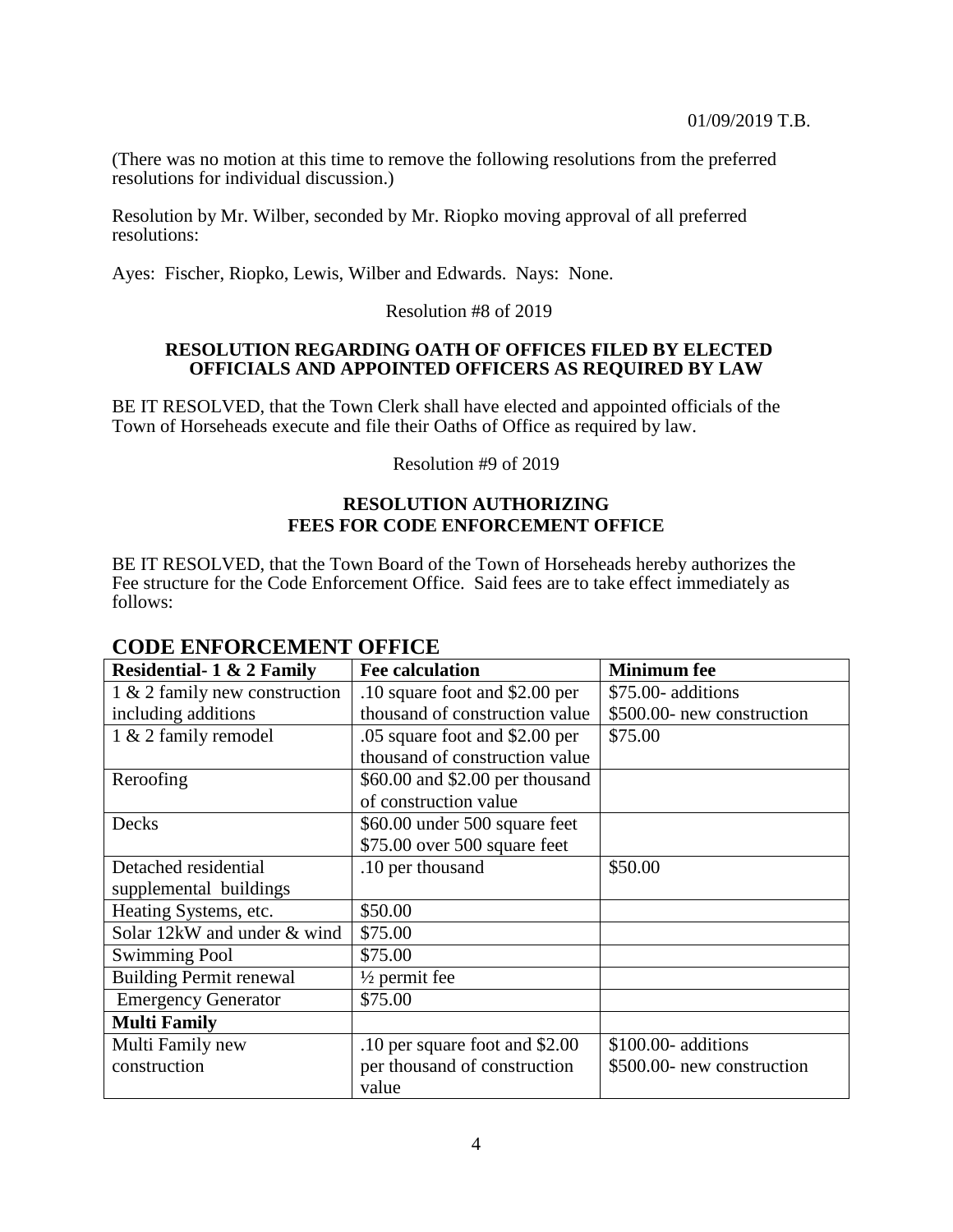| Multi Family remodel              | .05 per square foot and \$2.00   | \$100.00 |
|-----------------------------------|----------------------------------|----------|
|                                   | per thousand of construction     |          |
|                                   | value                            |          |
| All other building permit fees    |                                  |          |
| same as residential               |                                  |          |
| <b>Commercial and Industrial</b>  |                                  |          |
| Commercial and industrial         | .10 per square foot and \$2.00   | \$200.00 |
| new construction                  | per thousand of construction     |          |
|                                   | value                            |          |
| Commercial and industrial         | .05 square foot and \$2.00 per   | \$100.00 |
| remodel                           | thousand of construction value   |          |
| Reroofing                         | \$75.00 and \$2.00 per thousand  |          |
|                                   | of construction value            |          |
| <b>Building Permit renewal</b>    | $\frac{1}{2}$ permit fee         |          |
| Fire alarm, sprinkler, life       | \$75.00                          |          |
| safety, truss id, carbon          |                                  |          |
| monoxide system                   |                                  |          |
| Temporary use of Building         | \$50.00 plus fire inspection fee |          |
| Temporary Tents and               | \$50.00 plus fire inspection fee |          |
| Canopies                          |                                  |          |
| Fuel, CNG and LPG tank            | \$50.00                          |          |
| installation, Electric vehicle    |                                  |          |
| charging station                  |                                  |          |
| Fuel, CNG and LPG                 | \$50.00 and \$2.00 per           | \$100.00 |
| dispensing Island and multi       | thousand of construction value   |          |
| fill station                      |                                  |          |
| Tank removal                      | \$40.00                          |          |
| Solar 12kw and under              | \$75.00                          |          |
| Solar and wind- Commercial        | \$75.00 and \$2.00 of            | \$125.00 |
|                                   | construction value               |          |
| <b>Emergency Generator</b>        | \$75.00                          |          |
| <b>Accessory Building/storage</b> | 10 per square feet               | \$50.00  |
| <b>Demolition</b>                 |                                  |          |
| Residential                       | \$50.00                          |          |
| <b>Commercial and Industrial</b>  | \$100.00                         |          |
| <b>Floodplain Development</b>     |                                  |          |
| <b>Permit</b>                     |                                  |          |
| Residential                       | \$50.00                          |          |
| Commercial and Industrial         | \$75.00                          |          |
| <b>Signs</b>                      |                                  |          |
| <b>Commercial and Industrial</b>  | \$30.00                          |          |
| Temporary                         | \$20.00                          |          |
| <b>Mobile Home</b>                |                                  |          |
| New Installation                  | \$125.00                         |          |
| All other building permit fees    |                                  |          |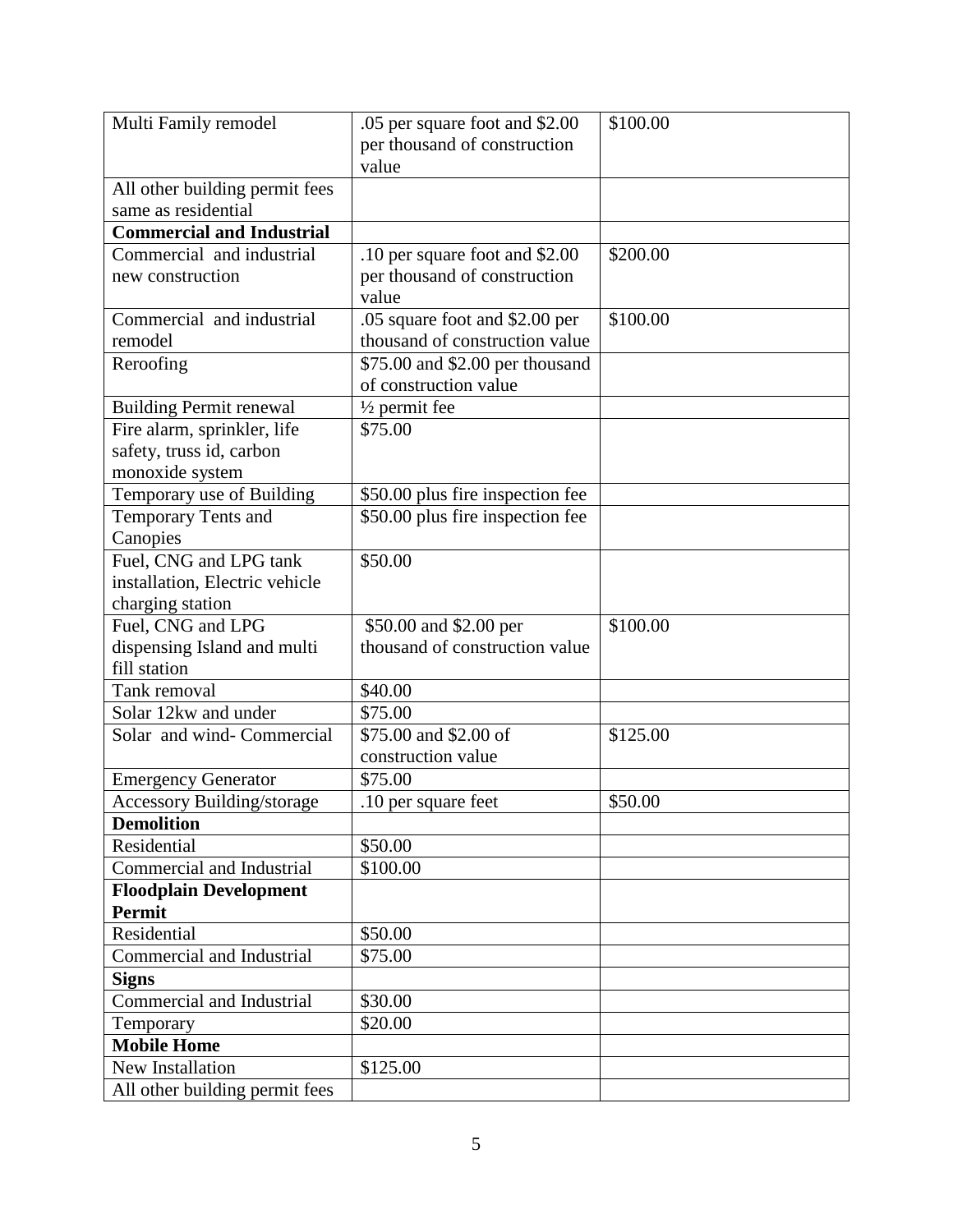| same as residential            |                               |                                |
|--------------------------------|-------------------------------|--------------------------------|
| Misc. fees                     |                               |                                |
| Driveway                       | \$10.00                       |                                |
| Road right of way              | \$10.00                       |                                |
| <b>Timber Harvesting</b>       | \$50.00                       |                                |
| Home Occupation                | \$25.00 plus \$10.00 renewal  |                                |
|                                | fee                           |                                |
| Peddling                       | \$50.00 plus \$10.00 for each |                                |
|                                | additional person             |                                |
| Mobile Home Park               | \$7.50 per lot                |                                |
|                                | \$25.00 transfer fee          |                                |
| Mobile Home Park Inspection    | $$10.00$ per lot              |                                |
| Building without permit        | Double Permit fee plus        |                                |
|                                | \$100.00 fee $1st$ time       |                                |
|                                | \$200.00 fee $2^{nd}$ time    |                                |
| Truss ID Signs- residential    | \$15.00                       |                                |
| <b>Operational Permits</b>     |                               |                                |
| Assembly                       | Included with fire insp. fee  |                                |
| Commercial/Industrial          | Included with fire insp. fee  |                                |
| Single Event-Pyrotechnics,     | \$100.00                      |                                |
| outdoor events and all others  |                               |                                |
| <b>Fire Inspection</b>         | Base fee with 1 initial visit |                                |
|                                | and 1 follow up               |                                |
| Commercial and Industrial      | Base fee                      | Each visit over base fee       |
| Square foot of floor area      |                               |                                |
| Up to 1000 square feet         | \$25.00                       | \$20.00                        |
| 1000 to 3000 square feet       | \$50.00                       | \$25.00                        |
| 3001 to 10,000 square feet     | \$100.00                      | \$30.00                        |
| 10,001 to 50,000 square feet   | \$150.00                      | \$40.00                        |
| 50,001 to 100,000 square feet  | \$200.00                      | \$50.00                        |
| 100,001 to 250,000 square feet | \$500.00                      | \$100.00                       |
| 250,001 to 500,00 square feet  | \$750.00                      | \$150.00                       |
| 501,00 and over                | \$1000.00                     | \$200.00                       |
| In multi-tenant building       | Charged separate fee          |                                |
| Multi-family Buildings         |                               |                                |
| \$25.00 per building           | Maximum \$100.00 per          |                                |
|                                | complex                       |                                |
| All fire inspections           | No show \$25.00               |                                |
| Late payment fee               | \$25.00                       | After 45 days                  |
| <b>Vacant Properties</b>       |                               |                                |
|                                |                               |                                |
| <b>Planning and Zoning</b>     |                               |                                |
| <b>Site Plan Review</b>        | <b>Minor Projects</b>         | \$75.00                        |
|                                |                               |                                |
| Final Plat fee                 | \$50.00                       |                                |
|                                | <b>Major Projects</b>         | \$150.00 plus \$25.00 per acre |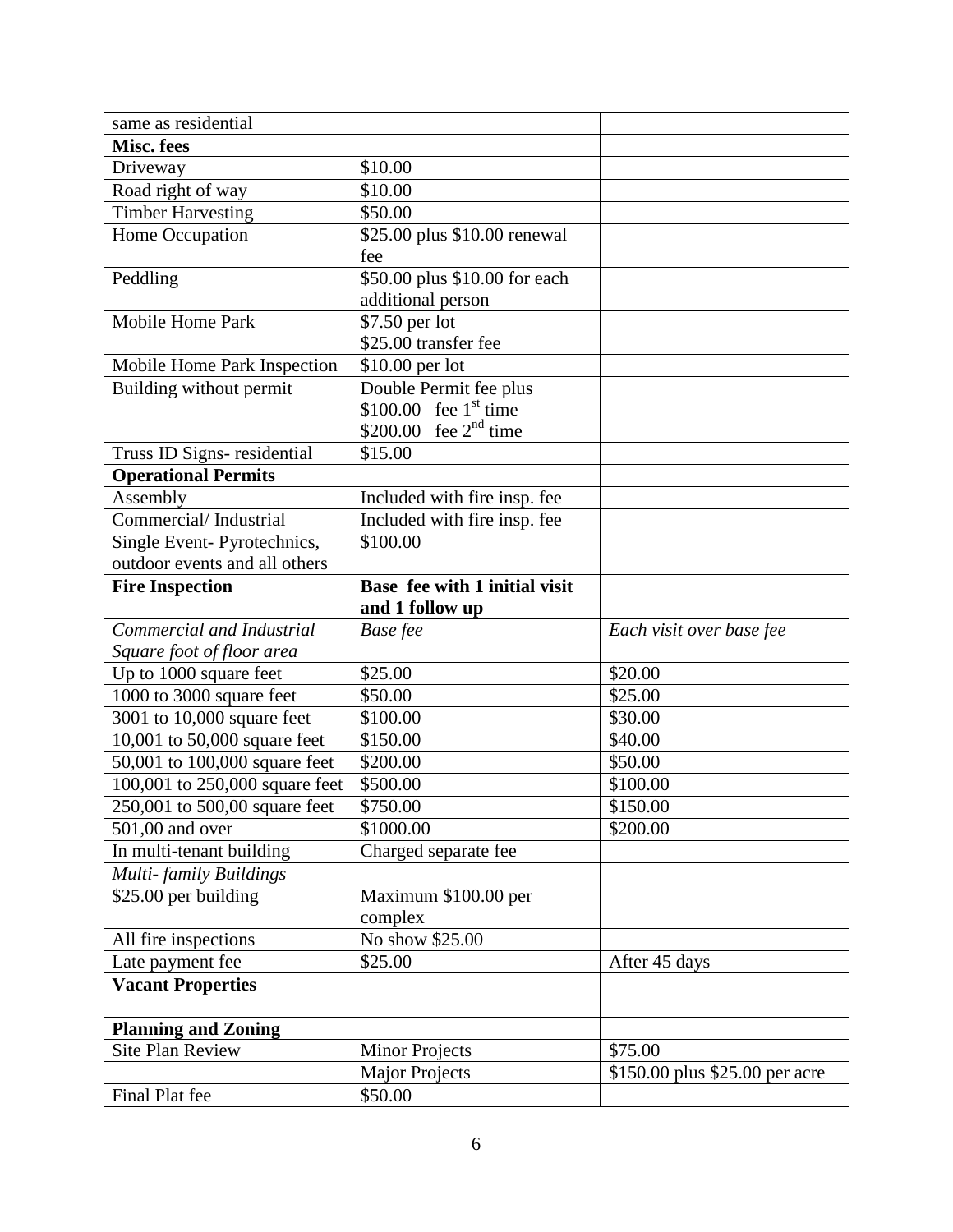| Recreation fee for subdivision | \$100.00 per lot              |                               |
|--------------------------------|-------------------------------|-------------------------------|
| lots                           |                               |                               |
| Special Use                    | \$75.00                       |                               |
| Area and Use Variances         | \$75.00                       |                               |
| Public hearing notices for     | <b>Applicant Pays</b>         |                               |
| variances, planning board      |                               |                               |
| actions, P.U.Ds, rezoning,     |                               |                               |
| zoning ordinance change and    |                               |                               |
| no parking requests            |                               |                               |
| <b>Stormwater SWPPP's</b>      |                               |                               |
| Single residential lot         | \$50.00                       |                               |
| All other                      | \$75.00 plus \$25.00 per acre |                               |
| Subdivisions                   | \$75.00 plus \$10.00 per lot  |                               |
| <b>Letters of Compliance</b>   |                               |                               |
| <b>Residential</b>             | \$25.00                       |                               |
| Commercial                     | \$35.00                       |                               |
| <b>Abatement Fees</b>          |                               |                               |
| Administrative fee for         | \$75.00                       | Plus actual costs of removal, |
| abatements                     |                               | cutting, disposal/boarding up |

Resolution #10 of 2019

# **RESOLUTION AUTHORIZING FEES FOR HOLDING POINT COMPLEX**

BE IT RESOLVED, that the Town Board of the Town of Horseheads hereby authorizes the fees for the Holding Point Complex. Said fees are to take effect immediately as follows:

## **HOLDING POINT COMPLEX**

| <b>Holding Point Recreation Pavilion</b> | \$20.00 per reservation |
|------------------------------------------|-------------------------|
|------------------------------------------|-------------------------|

### **Holding Point Recreation Complex**

### **Tournament Play**

| \$150.00<br>\$150.00 |
|----------------------|
|                      |
|                      |
| \$300.00             |
| \$300.00             |
| \$125.00             |
|                      |

## **Local League Play Only**

All fields\* rental/four (4) hour time block \$10.00/block

(\*Fields include: Multi-Use fields on the East & West side of the Town Hall, BMX Track, Fields  $1 - 9$  at the Holding Point Complex, Breesport Community Park, & Hazlett Park)

The fees, set forth herein, include both NON-EVENT and NON-TOURNAMENT events, including but not limited to practice blocks. Payment is due at the time the reservation is made.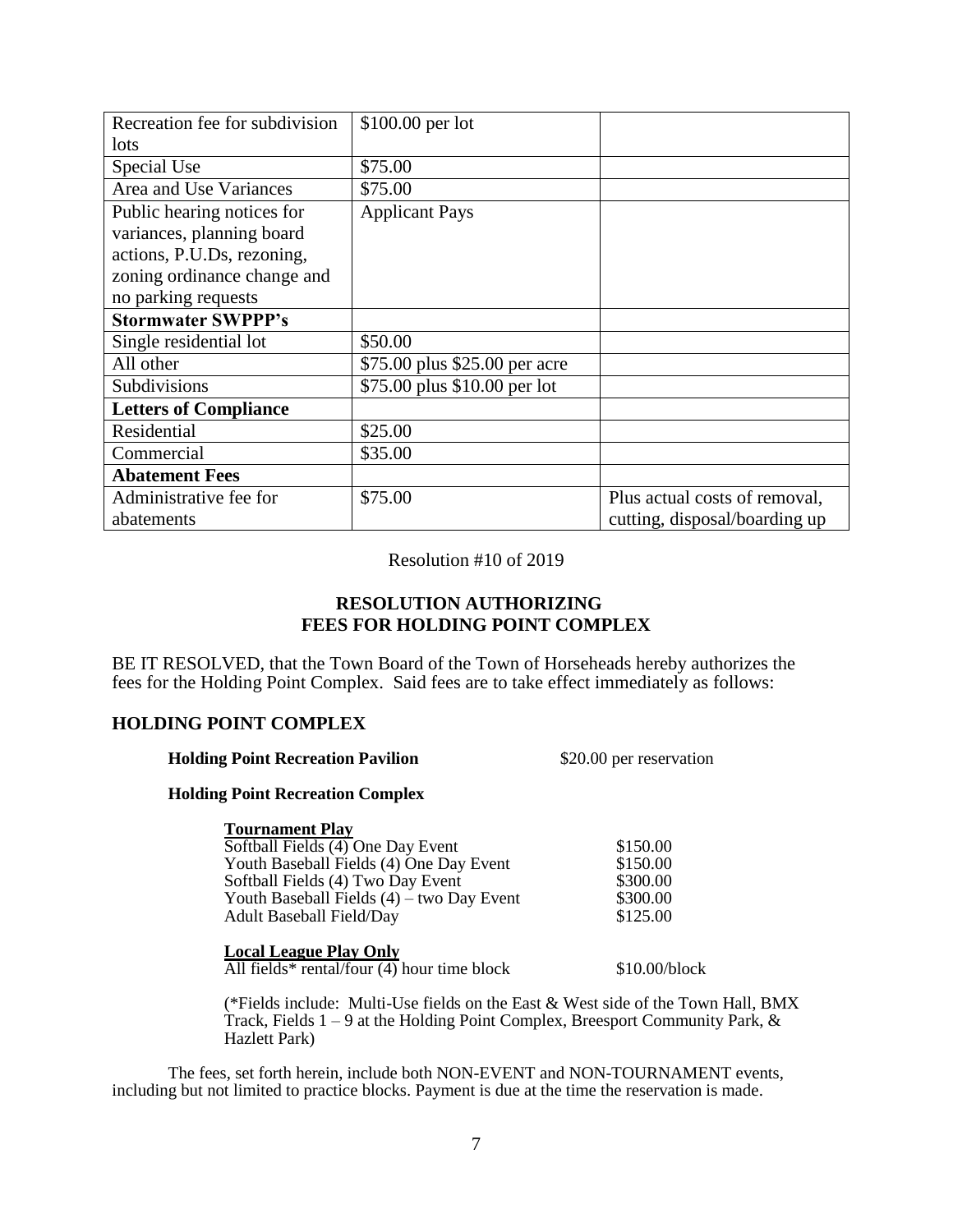## Resolution #11 of 2019

## **RESOLUTION ESTABLISHING ANNUAL SALARIES OF TOWN EMPLOYEES**

BE IT RESOLVED, that the following annual salaries be and the same are hereby established for the calendar year 2019:

| <b>SALARY</b>         | <b>PAYABLE</b>                                                                                                                                                                                 |
|-----------------------|------------------------------------------------------------------------------------------------------------------------------------------------------------------------------------------------|
|                       | Bi-Weekly                                                                                                                                                                                      |
|                       |                                                                                                                                                                                                |
|                       |                                                                                                                                                                                                |
|                       |                                                                                                                                                                                                |
|                       |                                                                                                                                                                                                |
|                       |                                                                                                                                                                                                |
|                       |                                                                                                                                                                                                |
|                       |                                                                                                                                                                                                |
|                       |                                                                                                                                                                                                |
|                       |                                                                                                                                                                                                |
|                       |                                                                                                                                                                                                |
|                       |                                                                                                                                                                                                |
|                       |                                                                                                                                                                                                |
|                       |                                                                                                                                                                                                |
|                       |                                                                                                                                                                                                |
| 31.83                 | Hourly                                                                                                                                                                                         |
| 14.22                 |                                                                                                                                                                                                |
| $-0-$                 |                                                                                                                                                                                                |
| $-0-$                 |                                                                                                                                                                                                |
| 31,827.00             | Bi-Weekly                                                                                                                                                                                      |
| 13.91                 | Hourly                                                                                                                                                                                         |
| 50.00/night           |                                                                                                                                                                                                |
| Pleasure of the Board |                                                                                                                                                                                                |
| 52,611.00             | Bi-Weekly                                                                                                                                                                                      |
| 34,746.00             |                                                                                                                                                                                                |
| Pleasure of the Board |                                                                                                                                                                                                |
| 28,883.00             |                                                                                                                                                                                                |
| 55.00/meeting         |                                                                                                                                                                                                |
| 70.00/night           |                                                                                                                                                                                                |
| 70.00/night           |                                                                                                                                                                                                |
| 1,500.00              |                                                                                                                                                                                                |
|                       | \$34,000.00<br>1,300.00<br>53,000.00<br>90,640.00<br>41,025.00<br>30,000.00<br>72,846.00<br>43,209.00<br>30,000.00<br>73,130.00<br>1,500.00<br>8,800.00<br>29,700.00<br>27,800.00<br>32,445.00 |

Resolution #12 of 2019

## **RESOLUTION ESTABLISHING POSITIONS FOR DEPUTY TOWN CLERK PURSUANT TO TOWN LAW SECTION 30 (10)**

WHEREAS, pursuant to Town Law §30(10) the Town Clerk may appoint not more than three deputies, and

WHEREAS, The Town Board of Horseheads has determined it is in the best interests of the Town to create the positions of Deputy Town Clerks, and

WHEREAS, the Board has duly considered the same.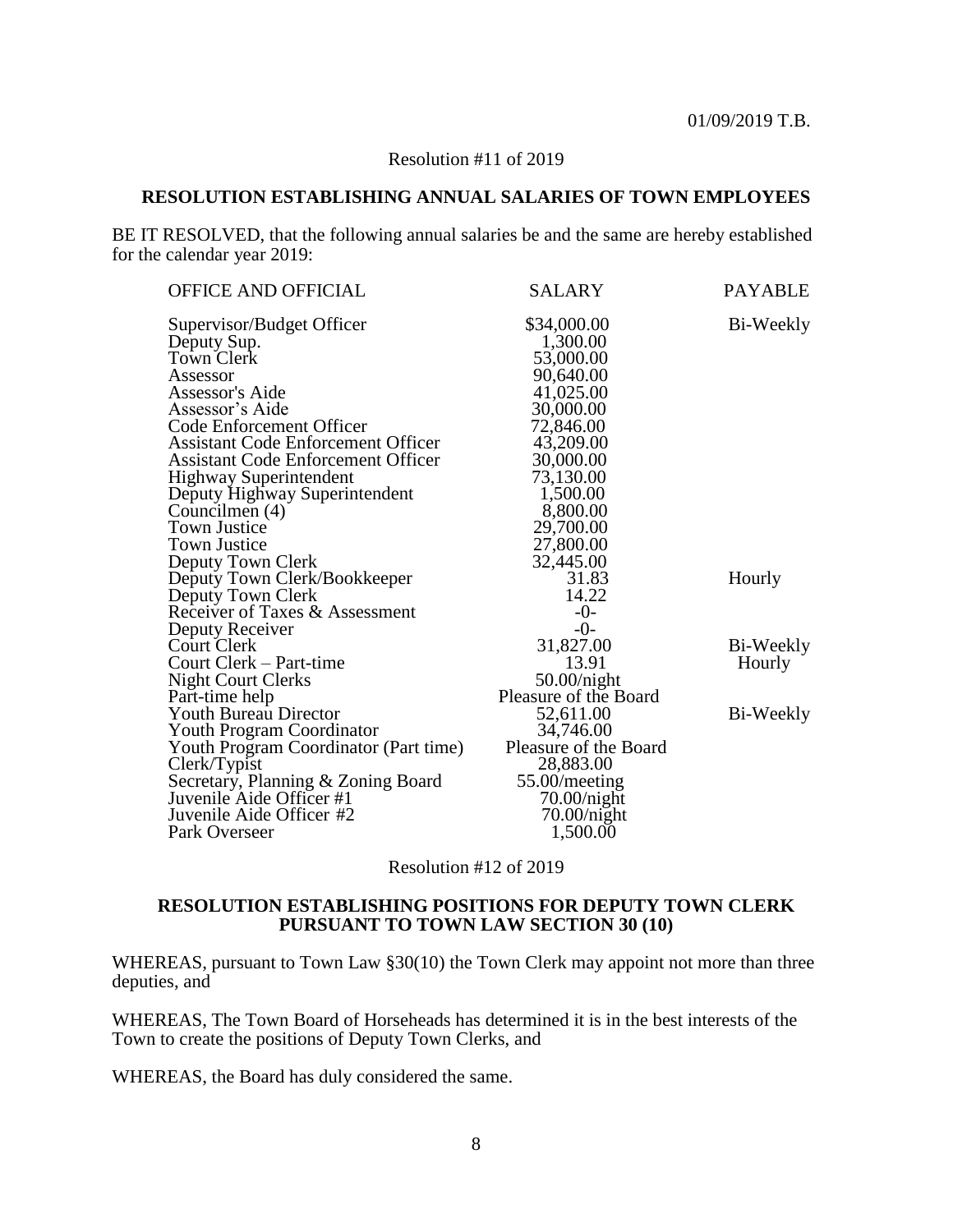NOW THEREFORE BE IT RESOLVED, hereby creates the three (3) Deputy Town Clerk positions pursuant to Town Law §30(10) with such powers and duties as may be determined by the town board from time, and be it further

RESOLVED such Deputy Town Clerks shall have the authority to act for and on behalf of the Town Clerk in her absence, be it further

RESOLVED the Town Clerk is directed to file a Certified Copy of this Resolution to the Chemung County/City of Elmira Regional Civil Service Commission to request State approval for three  $(3)$  Deputy Town Clerks in the exempt class.

Resolution #13 of 2019

### **RESOLUTION RATIFYING APPOINTMENT OF DEPUTY TOWN CLERKS**

BE IT RESOLVED, that the appointments of Deputy Town Clerks, Cathy R. Wood, MinLing (Angie) Li, and Jenifer J. Driscoll, as made by Town Clerk Nancy Rohde, are hereby ratified, for the period January 1, 2019 to December 31, 2019, and be it further

RESOLVED, that the said Deputy Town Clerks shall perform such duties as the Town Clerk as allowed by law in her absence or inability to act as said Town Clerk.

Resolution #14 of 2019

## **RESOLUTION RATIFYING DEPUTY RECEIVER OF TAXES**

BE IT RESOLVED, that the appointments of Deputy Receivers of taxes; Cathy R. Wood, MinLing (Angie) Li and Jenifer J. Driscoll as made by Town Clerk/Tax Receiver Nancy Rohde, are hereby ratified, for the period January 1, 2019 to December 31, 2019, and be it further,

RESOLVED, that the said Deputy Receivers of Taxes shall perform such duties as the Town Clerk as allowed by law in her absence or inability to act as said Receiver of Taxes.

Resolution #15 of 2019

### **RESOLUTION ESTABLISHING RATES OF PAY FOR HIGHWAY EMPLOYEES**

BE IT RESOLVED, that pursuant to Town Law, the rates of pay for the employees of the Town Highway Department be and the same are hereby fixed as follows:

| <b>NAME</b>           | <b>TITLE</b>          | <b>RATE OF PAY</b> |
|-----------------------|-----------------------|--------------------|
| Tyler Griffin         | Deputy Highway Supt.  | \$25.69/hour       |
| Todd Jansen           | Equipment Operator #2 | \$26.04/hour       |
| Michael Dipetta       | Equipment Operator #2 | \$23.66/hour       |
| Jeremy Radford        | Equipment Operator #2 | \$20.89/hour       |
| <b>Austin Brenton</b> | Equipment Operator #2 | \$19.20/hour       |
| Tyler Bliss           | Equipment Operator #2 | \$19.20/hour       |
| Kirsta Rhodes         | Equipment Operator #2 | \$19.20/hour       |
| Chase Larue           | Equipment Operator #2 | \$15.36/hour       |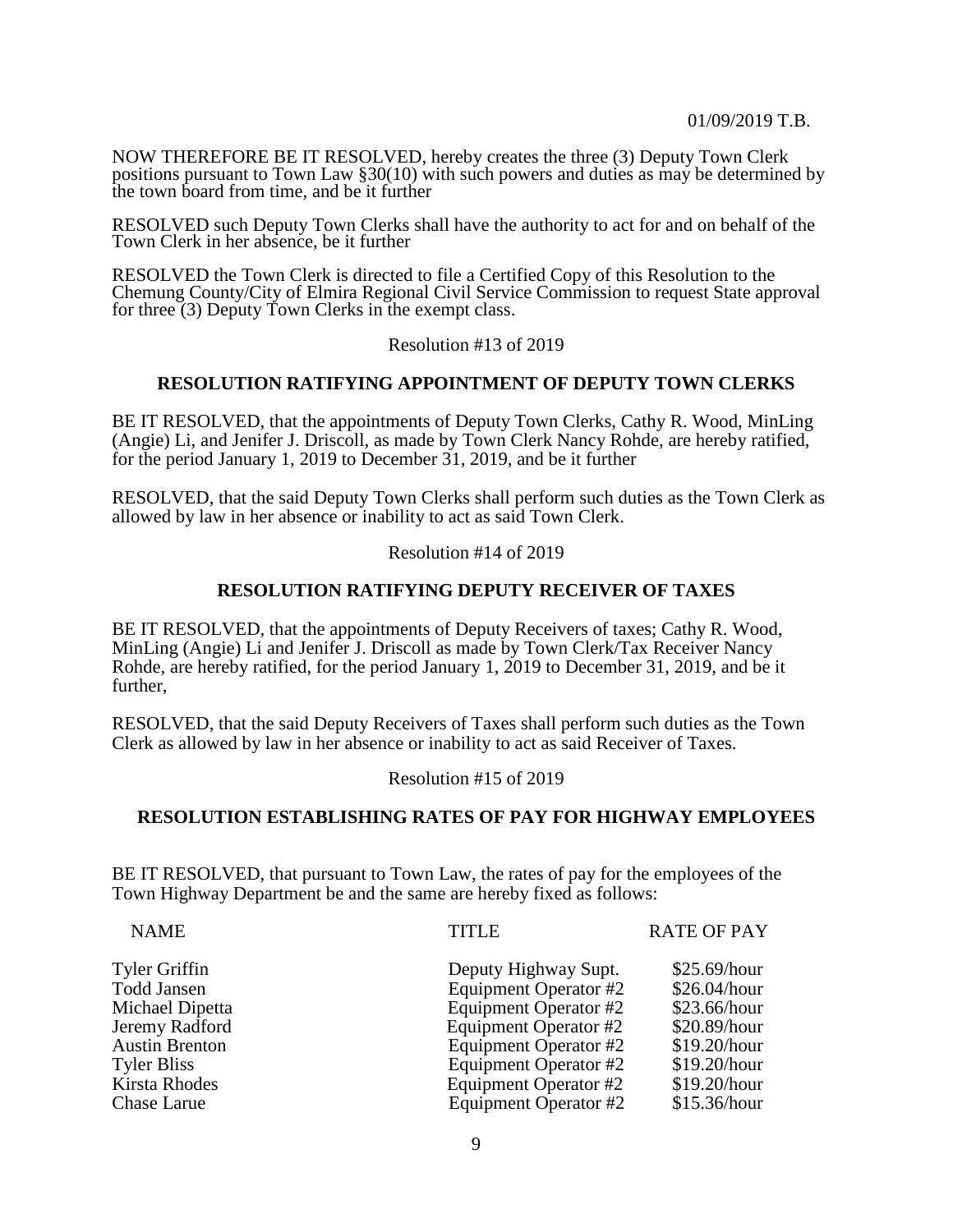### Resolution #16 of 2019

#### **RESOLUTION AUTHORIZING EXEMPTION OF VILLAGE PROPERTY**

BE IT RESOLVED, that the Assessor be and he hereby is authorized to exempt from levy and collection of taxes in the Town, all properties within the Village of Horseheads and Elmira Heights, pursuant to Section 277 of the Highway Law and to provide the information required in said section.

Resolution #17 of 2019

### **RESOLUTION CONTINUING AGREEMENTS WITH SCHOOL REGARDING TAXES**

BE IT RESOLVED, that the Supervisor be and he hereby is authorized, pursuant to Section 38 of the Town Law, to continue the agreement of the Town of Horseheads with the Horseheads Central School District within the Town of Horseheads and the Elmira Heights Central School District within the Town of Horseheads for the collection of school taxes by said school districts.

Resolution #18 of 2019

## **RESOLUTION AUTHORIZING SUPERVISOR TO EXECUTE CONTRACTS**

BE IT RESOLVED, that the Town Supervisor is hereby authorized and directed to execute contracts with Arnot Art Museum, the Elmira Heights Historical Society, the Horseheads Historical Society, North County Senior Citizens, Inc., Environmental Emergency Services, and Chemung Valley Senior Citizens for the years 2019.

Resolution #19 of 2019

## **RESOLUTION AUTHORIZING CONTRACT WITH YOUTH BUREAU EMPLOYEES**

BE IT RESOLVED, that the Supervisor is hereby authorized and directed to execute contracts with the Town of Horseheads Youth Bureau Employees from  $1/1/2019$  through the year 2019.

Resolution #20 of 2019

### **RESOLUTION AUTHORIZING CONTRACT WITH ADMINISTRATIVE UNIT EMPLOYEES**

BE IT RESOLVED, that the Supervisor is hereby authorized and directed to execute contracts with the Town of Horseheads Administrative Employees from 1/1/2019 through the year 2019.

Resolution #21 of 2019

### **RESOLUTION AUTHORIZING CONTRACT WITH HIGHWAY EMPLOYEES**

BE IT RESOLVED, that the Supervisor is hereby authorized and directed to execute contracts with the Town of Horseheads Highway Employees from 1/1/2019 through the year 2019.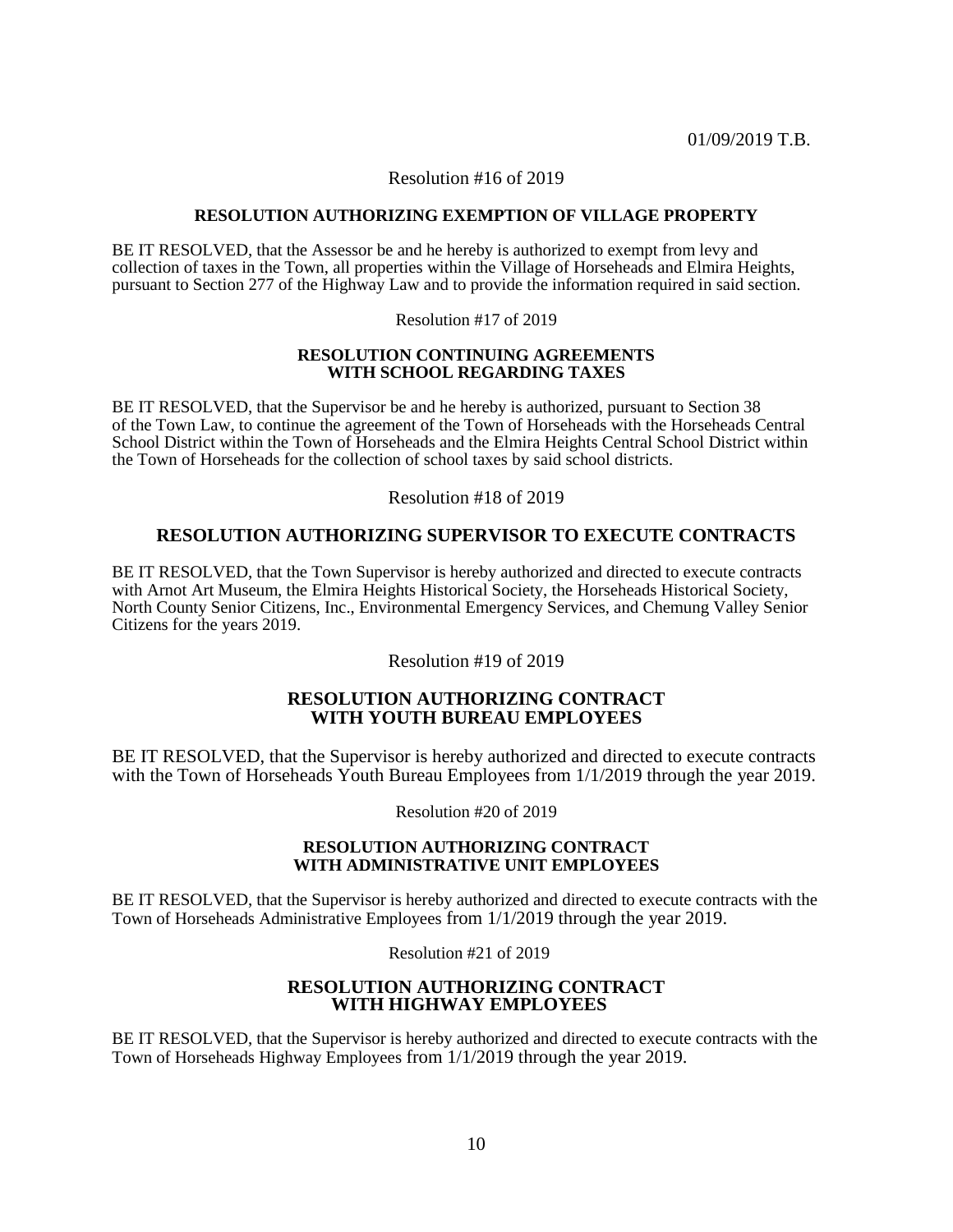### Resolution #22 of 2019

### **RESOLUTION AUTHORIZING AGREEMENT WITH HIGHWAY SUPERINTENDENT**

BE IT RESOLVED, that pursuant to Section 284 of the Highway Law, the Town Board of the Town of Horseheads hereby enters into an agreement for the expenditure of funds for the repair and improvements of Highways with the Highway Superintendent from 1/1/2019 through the year 2019.

#### Resolution #23 of 2019

### **RESOLUTION CONCERNING HEALTH INSURANCE**

**WHEREAS**, Section 92A of the General Municipal Law allows that the Town of Horseheads, as a public corporation, may provide for its officers, employees and retired officers and employees or group thereof medical, surgical and hospital insurance, and

**WHEREAS**, Section 92A of the General Municipal Law may permit any retired officer or employee of the Town to voluntarily subscribe to such a plan of insurance as provided by the Town of Horseheads for said retired officers and employees and their families as lawfully stated therein, and

**WHEREAS**, the Town of Horseheads has provided a plan for such insurance for its employees, through various contracts, between said Town and employees, and

**WHEREAS**, the terms officers, employees, retired officers and employees also includes appointed officials of the Town, including Town Clerk, Town Highway Superintendent, Assessor, Code Enforcement Officer, Youth Bureau Director and Town Attorney to subscribe to such plan of health insurance, and

**WHEREAS**, the term officers, employees, retired officers and employees also includes all retired elected officials including councilmen, Supervisor and Town Justices,

**NOW, THEREFORE, BE IT RESOLVED**, The Town will continue Health insurance coverage to an eligible fulltime employees as set forth in the Employee Handbook of the Town of Horseheads.

Resolution #24 of 2019

### **RESOLUTION PROPOSING SUPERVISOR'S POWER AND DUTIES**

BE IT RESOLVED, that pursuant to Section 29 of the Town Law, the Supervisor shall have such powers and duties of administration and supervision of the Town and of Special Improvement District functions to be performed on behalf of the Town as provided by law.

Resolution #25 of 2019

### **RESOLUTION CONTINUING POSITION OF DEPUTY SUPERVISOR**

BE IT RESOLVED, that the Deputy Supervisor shall preside, when present, at the meetings of the Town Board and shall be vested with all of the powers and may perform all of the duties of the Supervisor in the absence of same, as stated in Section 42 of the Town Law, and be it further

RESOLVED, that I, Michael W. Edwards, do hereby appoint Donald J. Fischer as Deputy Supervisor for the Town of Horseheads.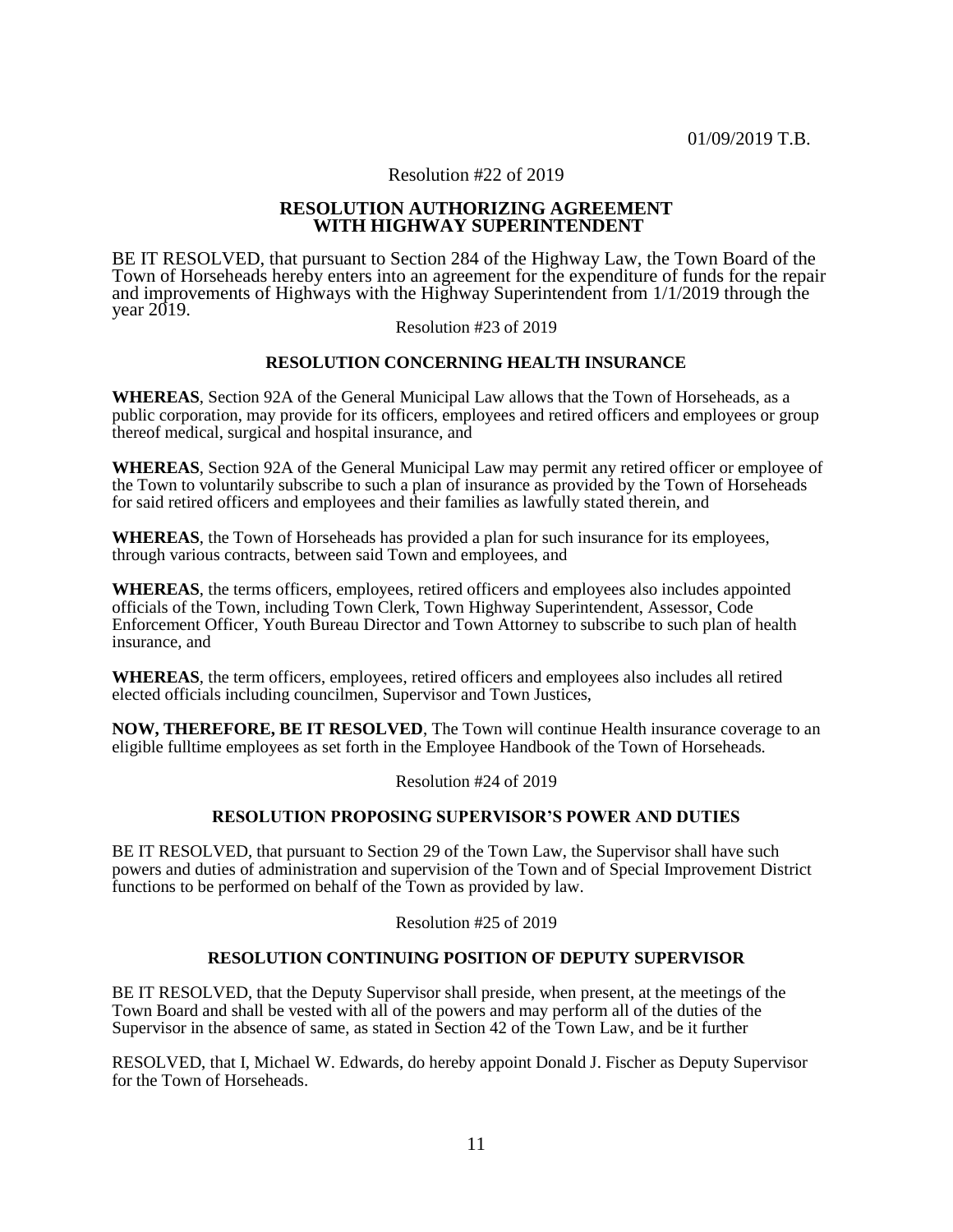Resolution #26 of 2019

### **RESOLUTION ACCEPTING UNDERTAKINGS**

BE IT RESOLVED, that the Supervisor be and he hereby is authorized and directed to purchase from Perry and Carroll Insurance Company, Inc., a pre-paid blanket bond, funds to be appropriated from A1910.4.

Resolution #27 of 2019

## **RESOLUTION DESIGNATING OFFICIAL NEWSPAPER**

BE IT RESOLVED, that, pursuant to Section 65, Sub. 11 of the Town Law, that the Star-Gazette is hereby designated as the official newspaper of the Town of Horseheads, and that the Corning Leader, or Shopper be used as alternates.

Resolution #28 of 2019

### **RESOLUTION NAMING TIME AND PLACE FOR TOWN BOARD MEETINGS**

BE IT RESOLVED, that, pursuant to Section 62 of the Town Law, the regular monthly meetings of the Horseheads Town Board be held on the second Wednesday of each month beginning at 7:30 P.M. and the fourth Wednesday of each month beginning at 8:00 A.M. at the Town Hall, 150 Wygant Road, Horseheads, New York unless by resolution adopted at a regular meeting, a different place within said Town be designated as the place of holding the next regular meeting. Pursuant to law, the regular meeting in November shall be held on the Wednesday after election and before the Thursday after election.

Resolution #29 of 2019

## **RESOLUTION DESIGNATING OFFICIAL DEPOSITORIES**

BE IT RESOLVED, that the Chemung Canal Trust Company be designated as the banks for the General Fund and Town Clerk's Fund and that the Chemung Canal Trust Company of Horseheads be designated as the banks for the Highway Fund, Trust and Agency Fund and the Tax Account for the year 2019 and be it further

RESOLVED, that Michael W. Edwards or Donald J. Fischer be authorized to execute checks for the General Fund, Highway Fund and Trust and Agency Fund, and Enterprise Fund and be it further

RESOLVED, that two (2) signatures shall be required for all checks issued for the General Fund, Highway Fund, and Enterprise Fund. Signatures required shall be as follows:

Michael W. Edwards, Supervisor, Donald J. Fischer, Deputy Supervisor; Nancy Rohde, Town Clerk and Cathy R. Wood, with the exception of the Town Clerk and Deputy Town Clerk who shall not be signatories on any check except in combination with the Supervisor or Deputy Supervisor.

RESOLVED, that Nancy Rohde, Town Clerk, be authorized to execute checks for Town Clerk's Fund and that Nancy Rohde, Receiver of Taxes and Assessments, and Cathy R. Wood, and Jenifer J. Driscoll, Deputy Receivers, be authorized to execute checks for the Tax Accounts, and be it further

RESOLVED, that the Supervisor is empowered to invest in Certificates of Deposit at the Chemung Canal Trust Company.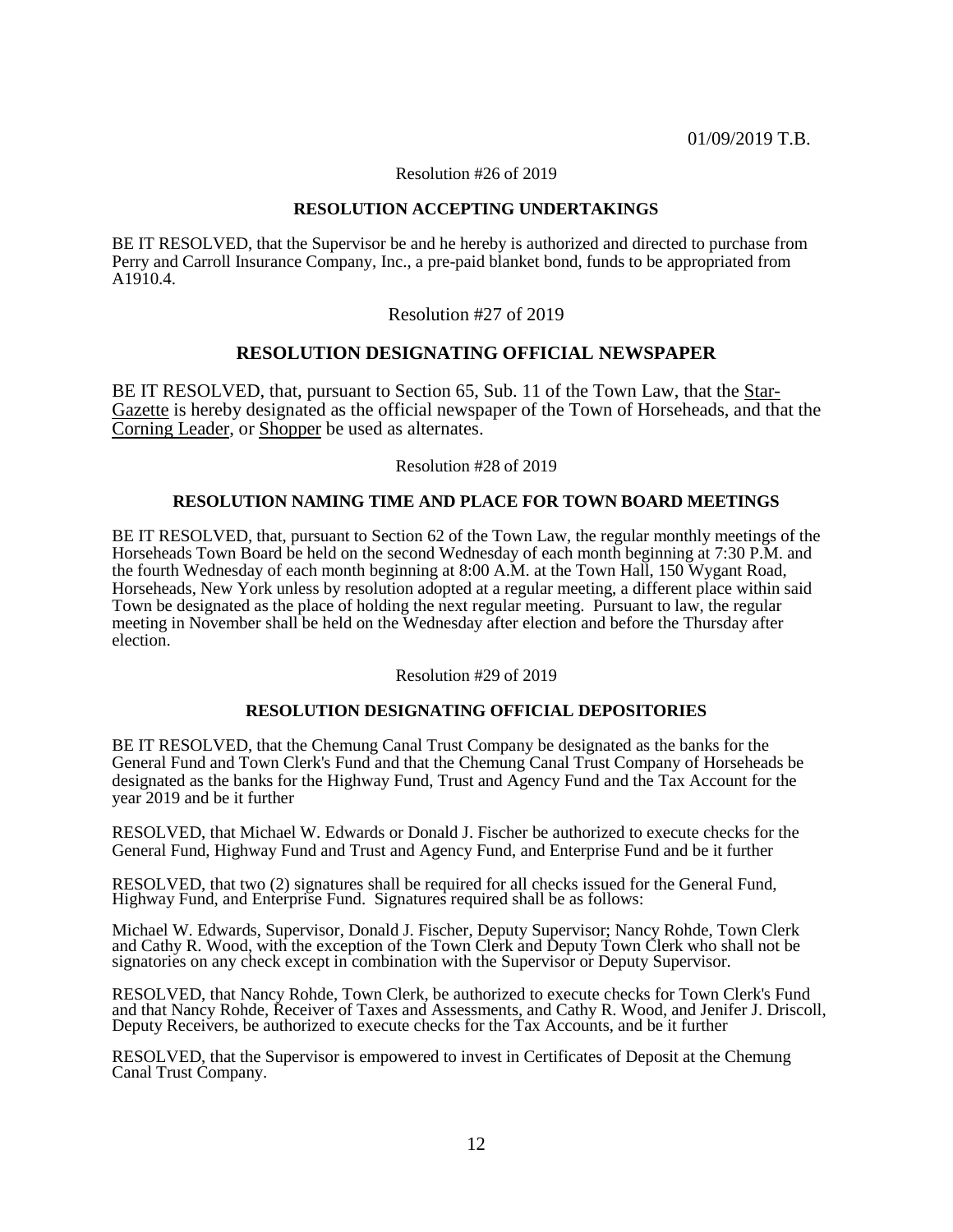Resolution #30 of 2019

## **RESOLUTION AUTHORIZING PAYMENT OF CERTAIN BILLS UPON RECEIPT**

BE IT RESOLVED, that the Supervisor is hereby authorized to pay certain bills upon receipt such as debt service, fund transfers, telephone, electric & gas, postage, and oil supplied on credit tickets.

## Resolution #31 of 2019

## **RESOLUTION AUTHORIZING SUPERVISOR AND TOWN CLERK TO FILE REPORTS**

BE IT RESOLVED, that the Supervisor shall submit to the Town Clerk within sixty (60) days after the close of the year, a copy of his report to the State Comptroller and require the Clerk to cause the publication of same within ten (10) days in the official newspaper of the Town, pursuant to Town Law, Section 29(10-a), and be it further

RESOLVED, that the Town Clerk be and she is hereby authorized, pursuant to Town Law, Section 30, to file with the Department of Audit and Control the name of all Town officers, their respective addresses, the date of appointment and expiration of term by January 10, 2019, and also within twenty days, file with the County Clerk's Office, the names and addresses of all appointed officers.

## Resolution #32 of 2019

# **RESOLUTION ESTABLISHING HOURS FOR TOWN OFFICES**

BE IT RESOLVED, that the Town Hall offices of the Town of Horseheads will henceforth be open between the hours of 8:00 A.M. and 4:00 P.M., Monday through Friday.

Resolution #33 of 2019

## **RESOLUTION REGARDING TOWN BOARD AGENDA**

BE IT RESOLVED, that the agenda for the regular meeting of the Town Board be mailed to all members of the Board, including the Town Attorney, or be hand delivered so that the members receive the agenda on the Saturday before the meeting.

Resolution #34 of 2019

## **RESOLUTION NAMING HOLIDAYS**

BE IT RESOLVED, that the Town Hall, the Highway Department and the Youth Bureau shall be closed on the following legal holidays:

New Year's Day; Martin Luther King, Jr., Day; Presidents' Day; Good Friday, Memorial Day; Independence Day; Day after Independence Day; Labor Day; Veterans' Day; Thanksgiving Day; day after Thanksgiving, and Christmas Day as designated under Section 24 of the General Construction Law, and the closing of said offices as stated in the Public Officers Law, Section 62, and be it further

RESOLVED, that if a holiday falls on Saturday, the previous Friday will be observed, and if the holiday falls on Sunday, the following Monday will be observed.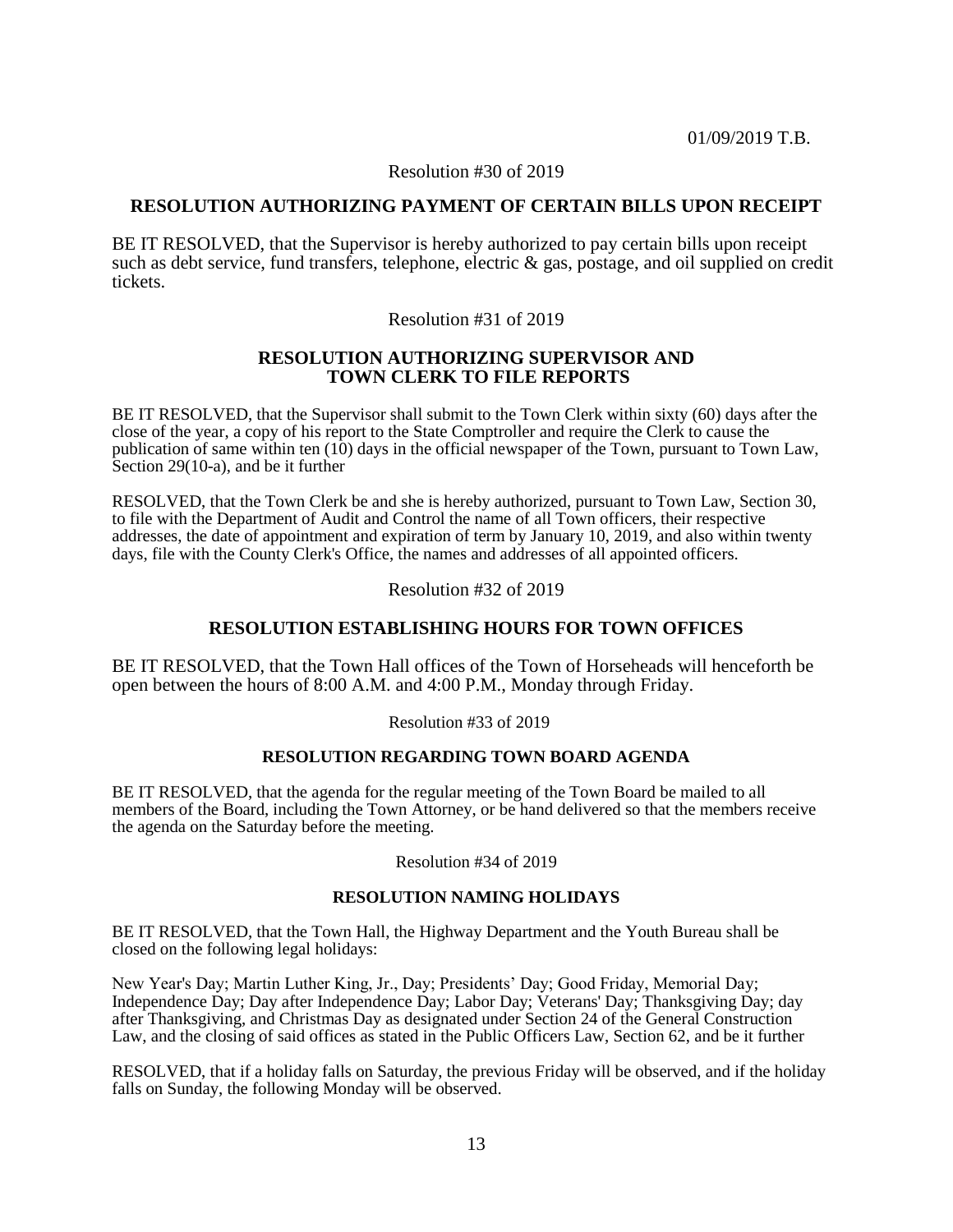Resolution #35 of 2019

#### **RESOLUTION CONTINUING RULES OF PROCEDURE AT TOWN BOARD MEETINGS**

BE IT RESOLVED, that the Rules of Procedure, as adopted by the Town Board on July 14, 1971, be and are hereby continued for the year 2019.

Resolution #36 of 2019

### **RESOLUTION CONTINUING CODE OF ETHICS**

BE IT RESOLVED, that the Code of Ethics for the Town of Horseheads, as set forth in Chapter 19 of the Code Book of the Town of Horseheads as adopted by the Town Board on November 11, 1970, as amended, be continued for the year 2019.

Resolution #37 of 2019

# **RESOLUTION REGARDING PART-TIME HELP**

BE IT RESOLVED, that part-time help will be hired at the discretion of the Supervisor and the rate of pay for such part-time help shall be as may be set from time to time by resolution of the Town Board.

Resolution #38 of 2019

## **RESOLUTION ESTABLISHING MILEAGE ALLOWANCE FOR 2019**

BE IT RESOLVED, that pursuant to Section 116 of the Town Law, Town Employees, when on official business, shall be allowed mileage at the Federal Rate for use of his or her automobile as stated in the said Town Law, and all officers and appointees attending conferences, conventions, etc., pursuant to Section 77B of the General Municipal Law and said Town Law, shall be allowed the same fee as provided therein.

Resolution #39 of 2019

## **RESOLUTION CONTINUING PETTY CASH**

BE IT RESOLVED, that a petty cash fund in the sum of \$200.00 for the Town clerk; \$200.00 for the Youth Bureau Director; and \$50.00 for the Justice Court are hereby continued for the payment in advance of bills as is provided pursuant to Section 64(1-a) of the Town Law.

Resolution #40 of 2019

## **RESOLUTION FIXING RATE OF PAY FOR PLANNING BOARD, ZONING BOARD OF APPEALS AND BOARD OF ASSESSMENT AND REVIEW**

BE IT RESOLVED, that pursuant to Section 271 of the Town Law and Local Law #1 of 1989, payment is hereby authorized to each member of the Planning Board in the sum of \$55.00 for each regular meeting attended, and be it further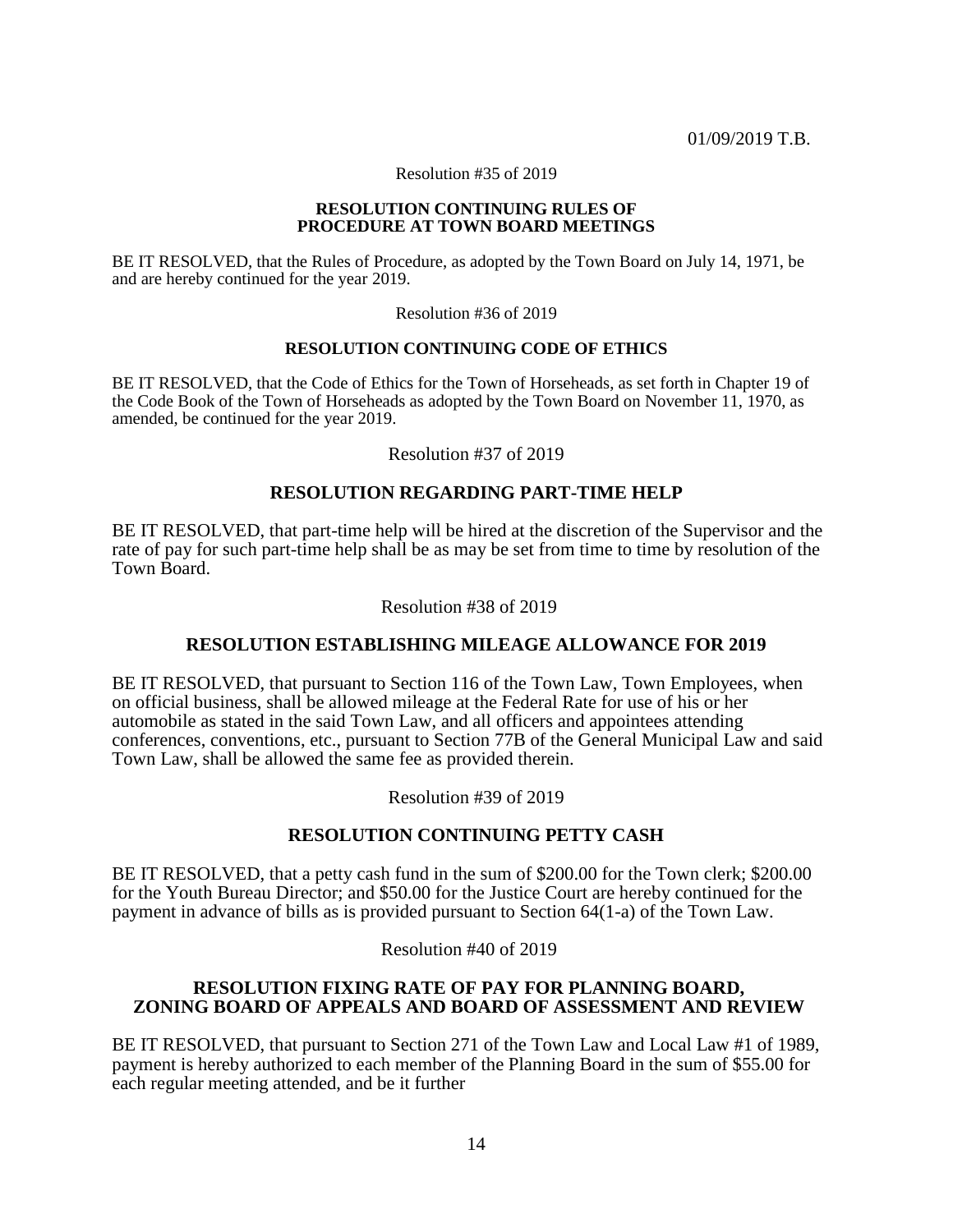RESOLVED, that the Chairman shall receive, in addition thereto, the sum of \$1,000.00 per annum, and be it further

RESOLVED, that, pursuant to Section 267 of the Town Law, and Local Law #1 of 1989, payment is hereby authorized to each member of the Zoning Board of Appeals in the sum of \$55.00 for each regular meeting attended, and be it further

RESOLVED, that the Chairman of the Zoning Board of Appeals shall receive the sum of \$65.00 per meeting conducted.

RESOLVED, that the Board of Assessment and Review members are hereby authorized the sum of \$105.00 for each meeting attended.

Resolution #41 of 2019

## **RESOLUTION AUTHORIZING CHARGE FOR INSUFFICIENT FUND CHECKS**

BE IT RESOLVED, that Town officials collecting money from persons doing business in the Town of Horseheads shall hereby charge \$20.00 for any check returned for insufficient funds in accordance with Chapter 203 of the Laws of New York, 1989, and be it further

RESOLVED, that any person having had a check which was returned for insufficient funds may be required to remit any future payments only in the form of cash or by certified or cashier's check.

Resolution #42 of 2019

### **RESOLUTION AUTHORIZING FEES FOR DUPLICAT TAX RECEIPTS**

BE IT RESOLVED, that effective this date, the Town Clerk may charge \$10.00 for each tax clearance.

Resolution #43of 2019

### **RESOLUTION TO CONTINUE WORK IN THE RECREATION COMPLEX**

BE IT RESOLVED, that the Town Highway Superintendent and the Town Highway Employees are hereby authorized to continue their work in the Recreation Complex as needed.

Resolution #44 of 2019

### **RESOLUTION CONTINUING POSITION OF DEPUTY HIGHWAY SUPERINTENDENT**

BE IT RESOLVED, that the Deputy Highway Superintendent shall act and be vested with all of the powers and duties of the Town Highway Superintendent in the absence of said Town Highway Superintendent, as stated in Section 32 of the Town Law, and be it further

RESOLVED, that the Town Board hereby ratifies the appointment of Tyler Griffin as Deputy Highway Superintendent as made by Marty Vanderhoff.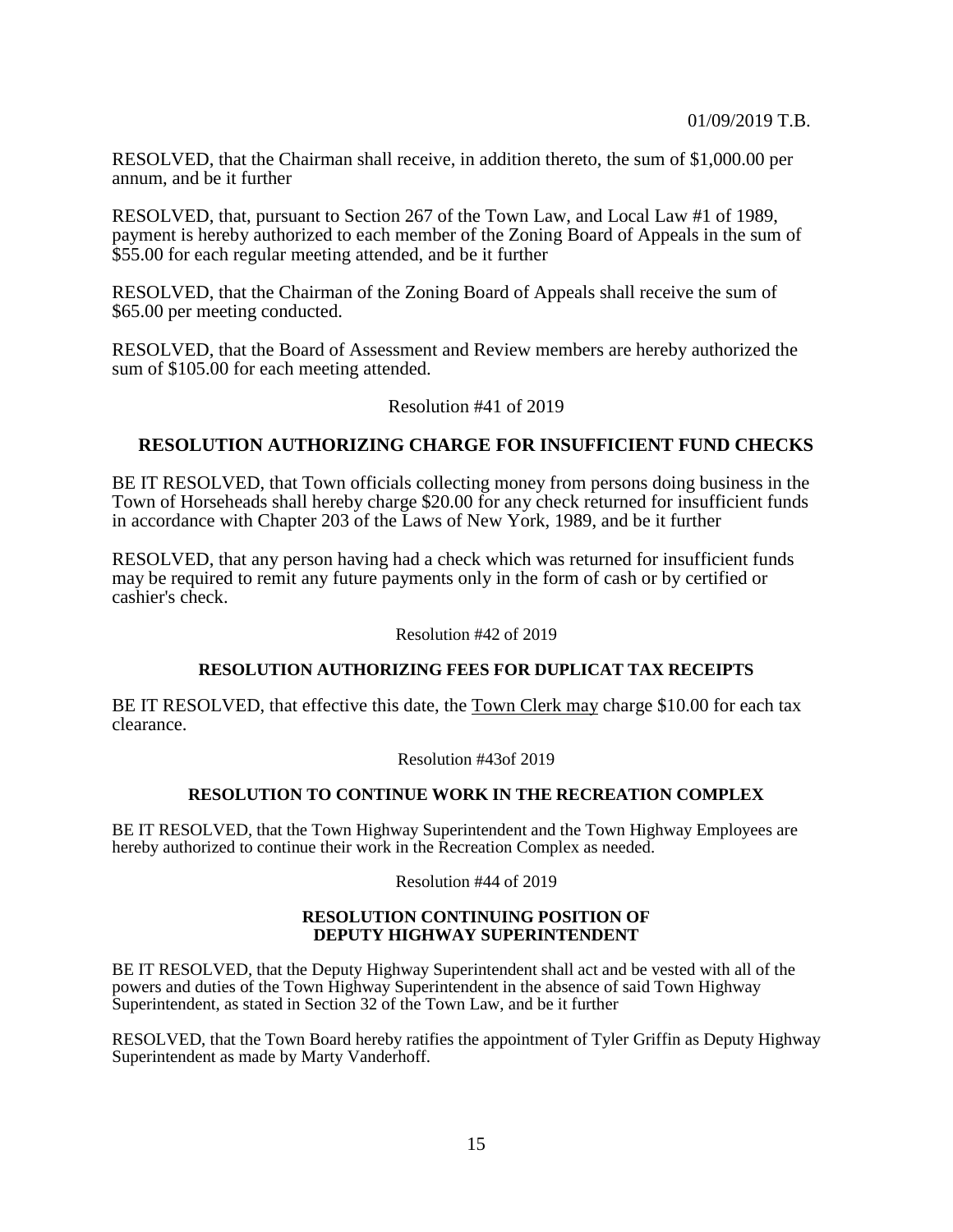Resolution #45 of 2019

#### **RESOLUTION AUTHORIZING HIGHWAY SUPERINTENDENT TO EMPLOY ENGINEER**

BE IT RESOLVED, that the Town Highway Superintendent be and he hereby is authorized by Section 140, Subdivision 19 of the Highway Law, to employ an engineer subject to the approval of the Town Board of the Town of Horseheads.

Resolution #46 of 2019

### **RESOLUTION AUTHORIZING HIGHWAY SUPERINTENDENT TO RENT EQUIPMENT**

BE IT RESOLVED, that the Town Highway Superintendent be and hereby is authorized to rent or hire highway equipment when necessary as provided by law, to maintain signs and markets for the safety of the Towns highways, to purchase gravel for the year 2019, and to purchase or repairs tools, equipment and supplies as provided by Highway Law, Section 142.

Resolution #47 of 2019

## **RESOLUTION AUTHORIZING THE CHIEF EXECUTIVE OFFICER TO SIGN AN AGREEMENT ON BEHALF OF THE TOWN, WHICH AUTHORIZES THES SUPERINTENDENT TO DIRECTLY CONTRACT WITH THE SUPERINTENDENTS OR PERSON HOLDING SIMILAR PUBLIC OFFICE IN OTHER MUNICIPALITIES WHO POSSESS SIMILAR AUTHORIZATION FOR THE BORROWING OR LENDING OF MATERIALS AND SUPPLIES AND THE EXCHANGING, LEASING, RENTING OF MACHINERY AND EQUIPMENT, INCLUDING THE OPERATIONS THEREOF, FOR THE PURPOSE OF AIDING THE SUPERINTENDENT IN THE PERFORMANCE OF HIS/HER DUTIES**

WHEREAS, all municipalities, including the Town of Horseheads have the power and authority to contract for the purpose of renting, leasing, exchanging or borrowing of machinery and equipment, with or without operators, with other municipalities, and

WHEREAS, all municipalities, including the Town of Horseheads have the power and authority to borrow or lend materials and supplies to other municipalities, and

WHEREAS, it is hereby determined that the Town of Horseheads and other municipalities have machinery and equipment which is not used at all times but lie idle during certain periods, and

WHEREAS, it is determined that the Town of Horseheads and other municipalities often have materials and supplies on hand which are not immediately needed, and

WHEREAS, it is hereby determined that by the renting, borrowing, exchanging or leasing of highway machinery and equipment and the borrowing or lending of materials and supplies, the Town of Horseheads and other municipalities may avoid the necessity of purchasing certain needed highway machinery and equipment and the purchasing of or keeping a large inventory of certain extra materials and supplies, thereby saving the taxpayers money, and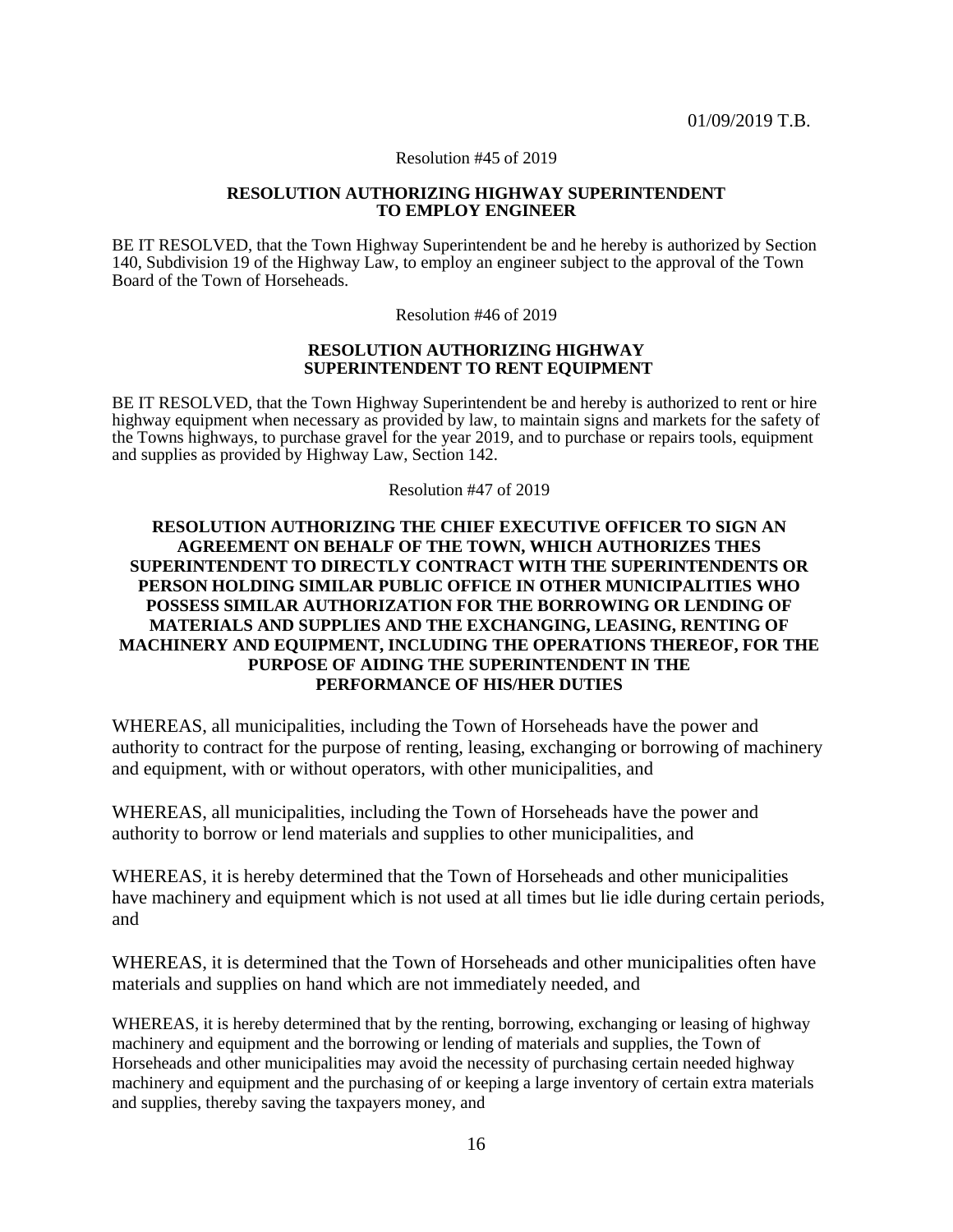WHEREAS, all municipalities have the power and authority to contract for the purpose of renting, leasing, exchanging or borrowing of machinery and equipment, with or without operators, with other municipalities, and

WHEREAS, all municipalities have the power and authority to borrow or lend materials and supplies to other municipalities, and

WHEREAS, it is hereby determined that the Town of Horseheads and other municipalities have machinery and equipment which is not used at all times but lie idle during certain periods, and

WHEREAS, it is hereby determined that by the renting, borrowing, exchanging or leasing of highway machinery and equipment and the borrowing or lending of materials and supplies, the Town of Horseheads and other municipalities may avoid the necessity of purchasing certain needed highway machinery and equipment and the purchasing of or keeping a large inventory of certain extra materials and supplies, thereby saving the taxpayers money, and

WHEREAS, it is recognized and determined, from a practical working arrangement, that no program of borrowing, exchanging, leasing or renting of highway machinery and equipment or borrowing or lending of materials can be successful if each individual arrangement or agreement has to receive prior approval by the Town Board and governing board of each of the other municipalities which may be parties to such agreements, since such agreements must often be made on short notice and at times when governing board are not in session, and

WHEREAS, it is incumbent upon each municipality to design a simple method whereby materials and supplies, equipment and machinery, including the operators thereof, may be quickly obtained with a minimum of paperwork and inconvenience and with a swift approval process, and

WHEREAS, it is the intent of this Town Board to give the Superintendent the authority to enter into renting, exchanging, borrowing and lending agreements with the persons serving in similar capacities in other municipalities without the necessity of obtaining approval of the Town Board prior to the making of each individual agreement, and

WHEREAS, a standard contract has been prepared which is expected to be adopted and placed into effect in other municipalities which contract will grant the person holding the position comparable to that of superintendent authority to make similar agreements, and

WHEREAS, it is hereby determined that it will be in the best interests of the Town of Horseheads to be a party to such an agreement.

NOW, THEREFORE, BE IT RESOLVED, that the chief executive officer of Town of Horseheads is hereby authorized to sign on behalf of the Town, the following contract: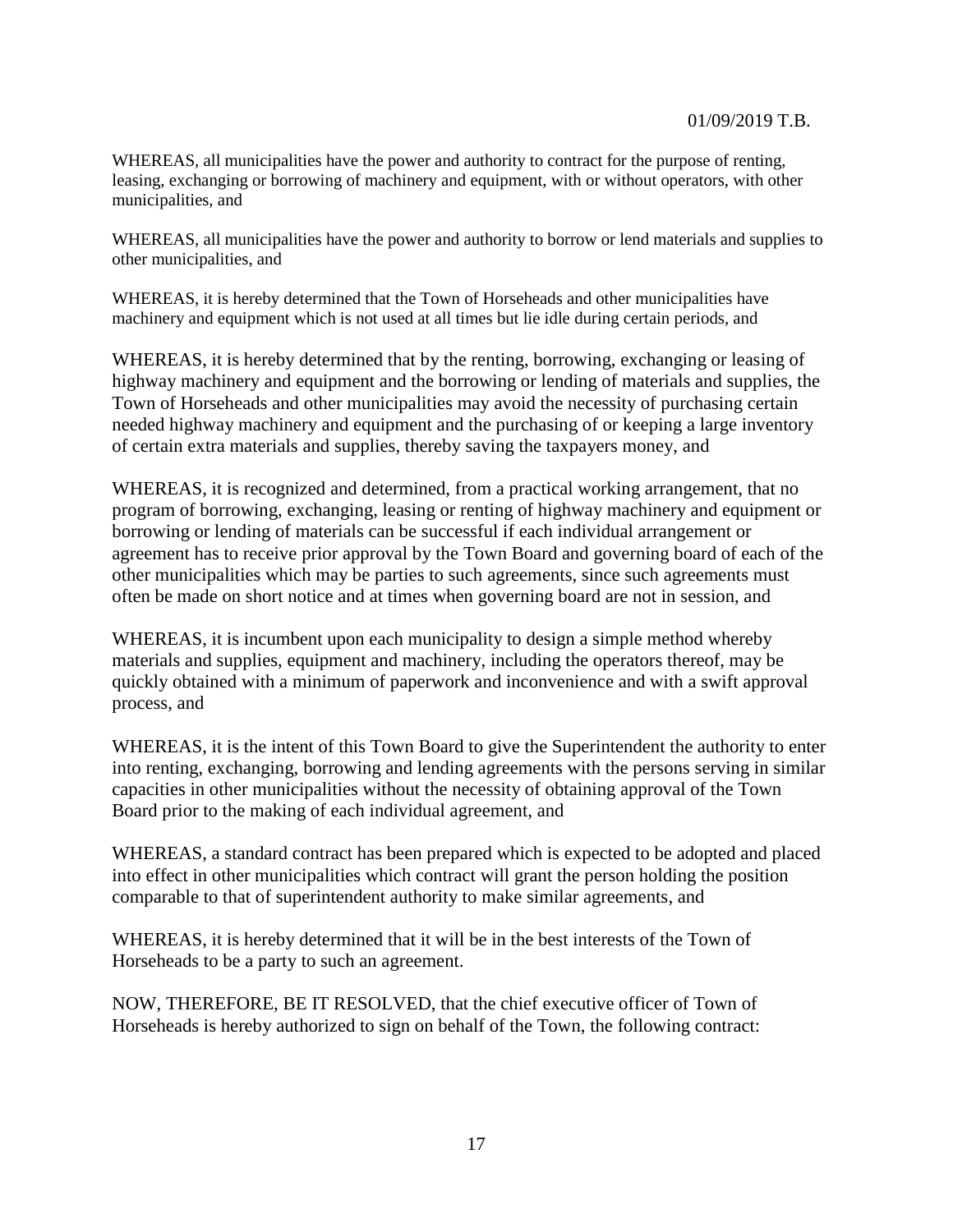# **CONTRACT OF SHARED SERVICES**

1. For the purposes of this contract, the following terms shall be defined as follows:

"Designated filing Agent" shall mean the central place where all similar contracts for highway shared services are filed as agreed upon by all participating municipalities. It shall be, for the purposes of this Agreement, the clerk of the Chemung County Legislature.

"Municipality" shall mean any city, county, town or village within the County of Chemung, New York, which has agreed to be bound by a contract of shared services identical in terms and effect with this contract and has filed a certified copy of a resolution to that effect with the designated filing agent as defined herein.

"Contract" shall mean the text of this Agreement which is identical in terms and effect with similar agreements, notwithstanding that each such contract is signed only by the chief executive officer of each participating municipality filing the same, and upon such filing each filing municipality accepts the terms of the contract to the same degree and effect if each chief executive officer had signed each individual contract.

"Shared Services" shall mean any service provided by one municipality for another municipality that is consistent with the purposes and intent of this contract and shall include but shall not be limited to:

a. the renting, exchanging, or lending of highway machinery, tools and equipment, with or without operators, conditioned on such other municipality providing a similar service, or a service of equal value, in exchange;

b. the borrowing or lending of supplies between municipalities on a temporary basis conditioned upon the replacement of such supplies or conditioned upon the obtaining of equal value through the provision of a service by the borrower or by the lending of equipment by the borrower, the value of which is substantially equal to the borrowed supplies;

c. the providing of a specific service for another municipality, conditioned on such other municipality providing a similar service, or a service of substantially equal value, in exchange.

"Superintendent" shall mean, the person or agent appointed or elected to serve as Commissioner of Public Works, Director of Public Works, or the Superintendent of Highways, or other comparable position that is the head of the department of highway or public works (as the case may be) of the municipality signing this Agreement.

- 2. The undersigned municipality has caused this Agreement to be executed and to bind itself to the terms of this contract and it will consider this contract to be applicable to any municipality which has filed a similar contract in the office of the designated filing agent and which has sent a notice of such filing to the officer signing this Agreement.
- 3. The undersigned municipality by this Agreement grants unto the Superintendent the authority to enter into any shared service agreement with any other municipality or other municipalities subject to the following terms and conditions.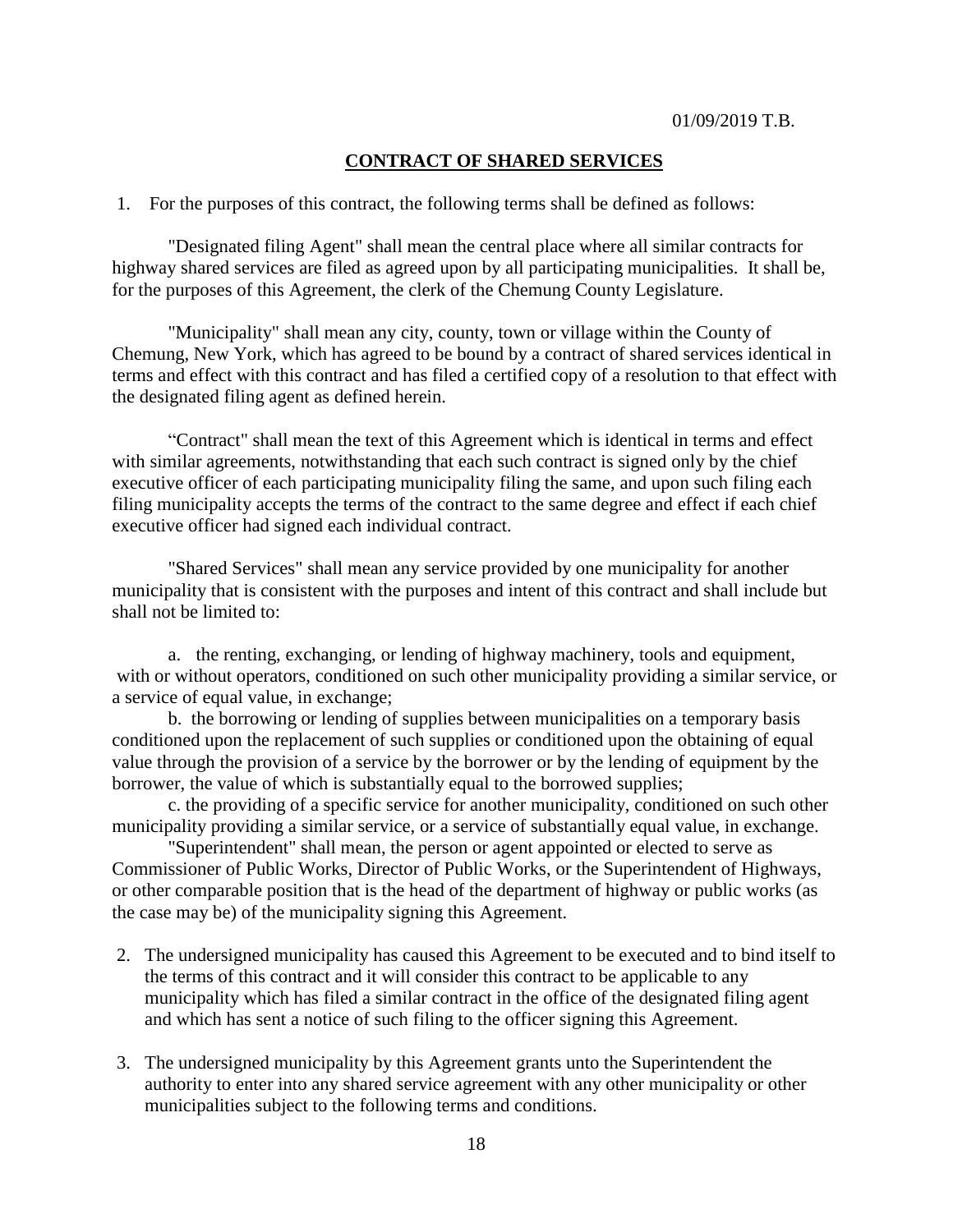a. The undersigned municipality agrees to rent or exchange or borrow from any municipality any and all materials, machinery and equipment, with or without operators, which it may need for its public works purposes. The determination as to whether such machinery, with or without operators, is needed by the municipality shall be made by its Superintendent. The value of materials or supplies borrowed from another municipality under this Agreement may be returned in the form of similar types and amounts of materials or supplies, or by the supply of equipment or the giving of services of substantially equal value, to be determined by mutual agreement of the respective Superintendents.

b. The undersigned municipality agrees to rent, exchange or lend to any municipality any and all materials, machinery, and equipment, with or without operators, which such municipality may need for its purposes. The determination as to whether such machinery or material is available for renting, exchanging or lending shall be made by the Superintendent. In the event the Superintendent determines that it will be in the interests of the City/County/Town/Village to lend to any other municipality, the Superintendent is hereby authorized to lend, rent or exchanged to or with another municipality. The value of supplies or materials loaned to another municipality may be returned to the lending municipality by the borrowing municipality in the form of similar types and amounts of materials or supplies, or by the use of equipment or receipt of services of substantially equal value, to be determined by mutual agreement of the respective Superintendents.

c. An operator of equipment rented or loaned to another municipality, when operating such equipment for the borrowing municipality, shall be subject to the direction and control of the Superintendent of the borrowing municipality in relation to the scope of the work to be completed. However, the method by which the machine is to be operated shall be determined by the operator.

d. When receiving the services of an operator with a machine or equipment, the borrowing municipality's Superintendent shall make no request of any operator which would be inconsistent with any labor agreement that exists for the benefit of the operator in the municipality by which the operator is employed.

e. The lending municipality shall be liable for any negligent acts resulting from the operation of its machinery or equipment by its own operator. In the event damages are caused as a result of directions given by the borrowing municipality to perform work, then the lending municipality shall be held harmless by the borrowing municipality.

f. Each municipality shall remain fully responsible for its own employees, including salary, benefits and workers compensation.

4. The renting, borrowing or leasing of any particular piece of machinery or equipment, or the exchanging or borrowing of materials or supplies, or the providing of a specific service shall be evidenced by the signing of a memorandum by the Superintendent. Such memorandum may be delivered to the other party via mail, personal delivery, email or by facsimile machine. In the event there is no written acceptance of the memorandum, the using of the machinery, the receipt of the materials or supplies or the acceptance of a service shall be evidence of the acceptance of the offer to rent, exchange or lend.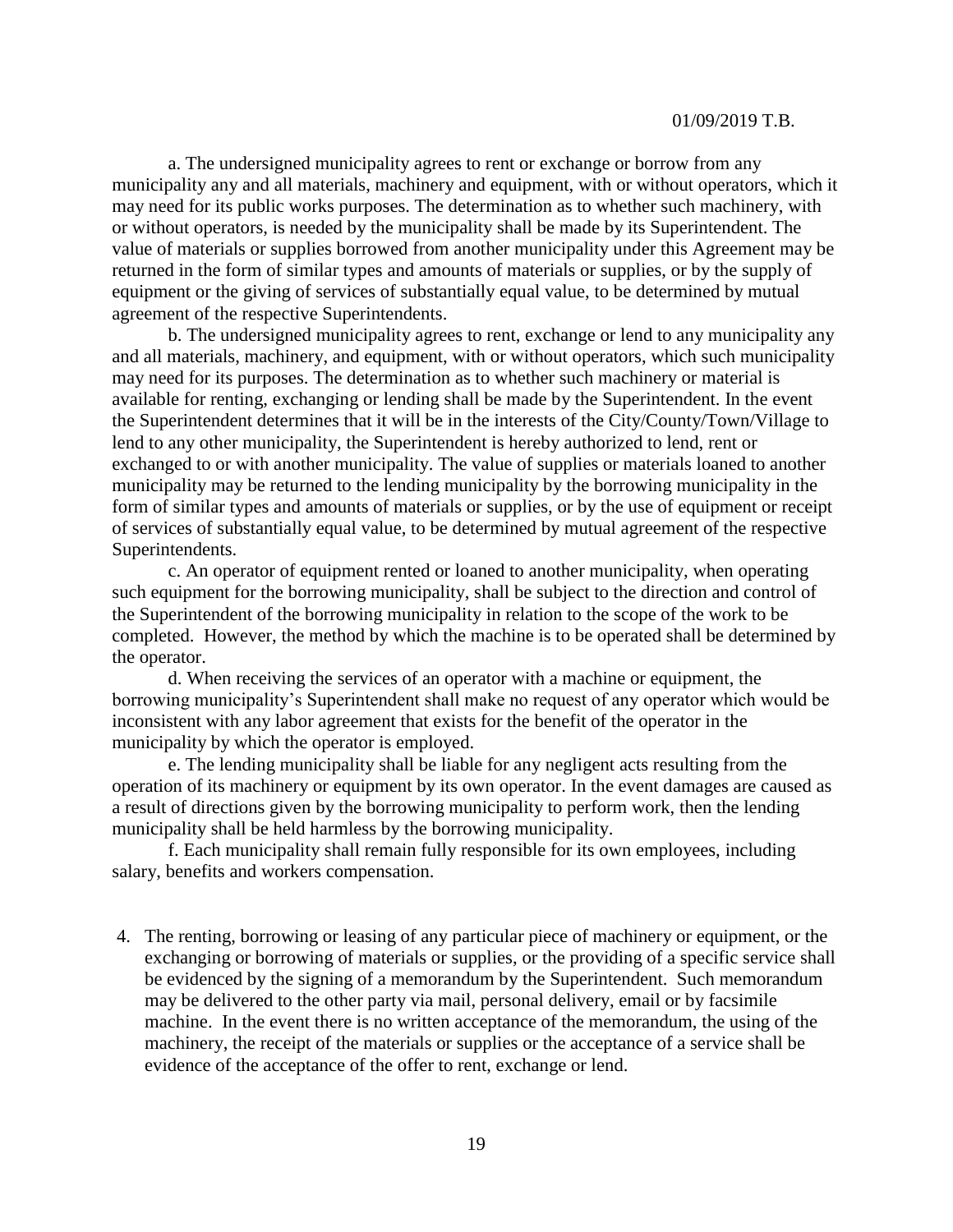- 5. In the event any shared agreement is made without a memorandum at the time of receipt of the shared service, the Superintendent receiving the shared service shall, within five (5) days thereof, send to the provider a memorandum identifying the type, time and date of the acceptance of the shared service. In the event such shared service related to or included the receipt of any materials or supplies, such memorandum shall identify such materials or supplies and the time and place of delivery.
- 6. In the event a municipality wishes to rent machinery or equipment from another municipality or in the event a municipality wishes to determine the value of such renting for purposes of exchanging shared services of a comparable value, it is agreed that the value of the shared service shall be as set forth in the memorandum.
- 7. All machinery, equipment and employees of the lending municipality, for purposes of workers' compensation, general commercial liability, and inland marine insurance coverages, shall be considered the machinery and equipment of and the employee of the municipality owning the machinery and equipment, which municipality shall maintain appropriate insurance coverages (proof of which must be made available upon request with reasonable notice).
- 8. Unless otherwise agreed to by the parties following any damage to machinery or equipment, in the event machinery or equipment being operated by an employee of the owning municipality is damaged or otherwise in need of repair while working on a project for another municipality, the municipality owning the machinery or equipment shall be responsible to make or pay for such repairs, except if the damage is caused by the negligence or intentional conduct of the borrower, in which case the borrower shall be responsible for the cost of repair and/or replacement of the machinery or equipment.
- 9. Records shall be maintained by each municipality setting forth all machinery rentals, exchanges, borrowings or other shared services. Such records will be available for inspection by any municipality which has shared services with such municipality.
- 10. Any action taken by the Superintendent pursuant to the provisions of this contract shall be consistent with the duties of such official and expenditures incurred shall not exceed the amounts set forth in the municipal budget for highway purposes.
- 11. A record of all transactions that have taken place as a result of the municipality participating in the services afforded by this contract shall be kept by the Superintendent, and a statement thereof, in a manner satisfactory to the governing body, shall be submitted to the governing body semi-annually on or before the first day of June and on or before the first day of December of each year following the filing of the contract with the designated filing agent, unless the governing body requests the submission of records at different times and dates.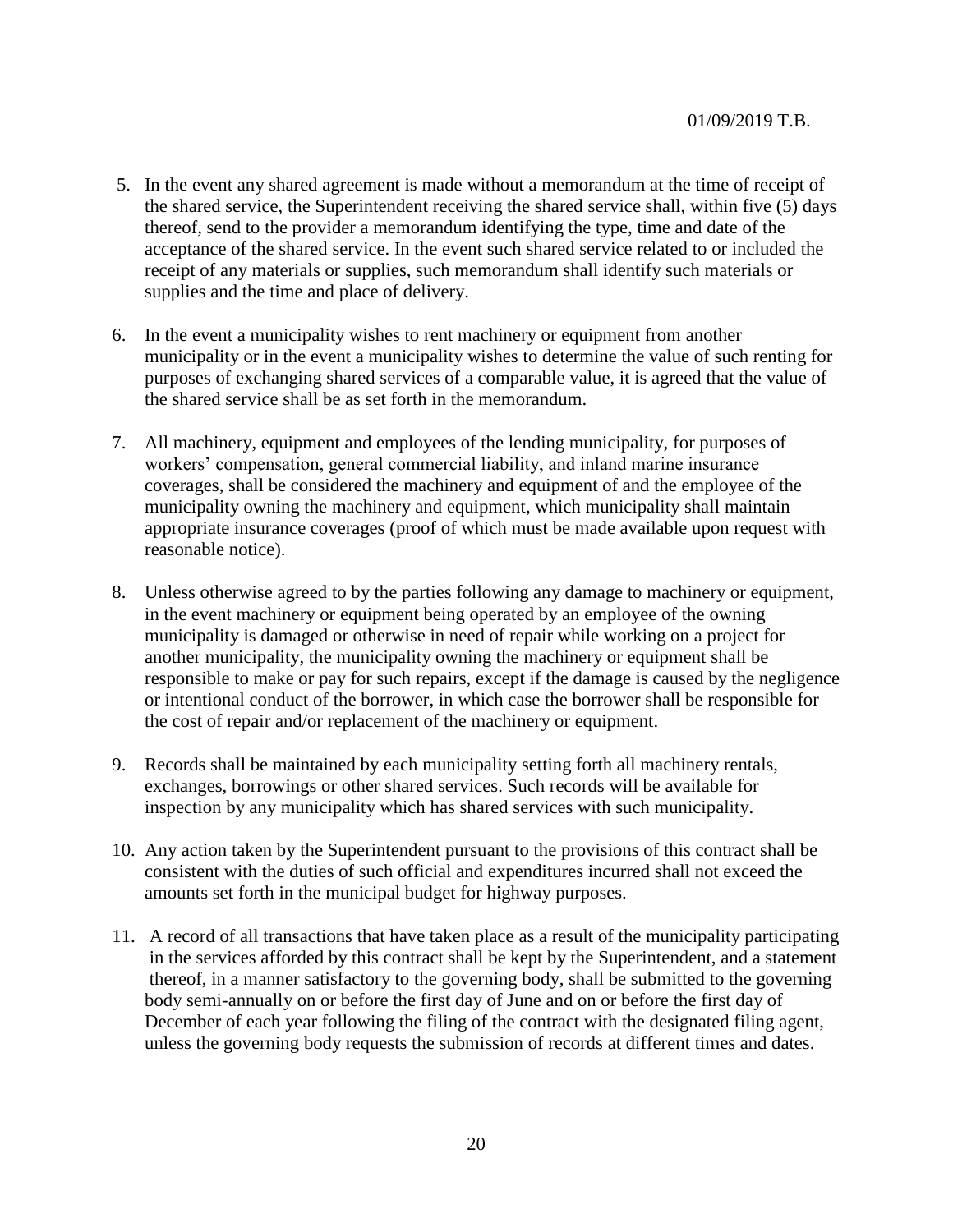- 12. If any provision of this Agreement is deemed to be invalid or inoperative for any reason, that part shall be deemed modified to the extent necessary to make it valid and operative, or if it cannot be so modified, then severed and the remainder of the contract shall continue in full force and effect as if the contract has been signed or filed with the designated filing agent with the invalid PROVISIONS modified or eliminated.
- 13. Any party to this contract may revoke such contract by sending a notice of such revocation to the designated filing agent and a copy thereof to each participating municipality filing as required by Paragraph 1 of this contract, within the definition of "Municipality." Upon the revocation of such contract, any outstanding obligations shall be settled within thirty (30) days of such revocation unless the parties with whom an obligation is due agree in writing to extend such date of settlement.
- 14. This contract may be signed in counterparts, and the signature of the undersigned municipality below shall bind said municipality to the terms hereof, to each and every other signing municipality. Original or copies of signed contracts from each signing municipality shall be filed with the designated filing agent, but the failure to do so shall not invalidate the provisions hereof.
- 15. This contract shall continue for a term of five (5) years from the date of its signing by the undersigned municipality unless sooner terminated pursuant to Paragraph 13 hereinabove.

Resolution #48 of 2019

# **RESOLUTION AUTHORIZING INTERAGENCY PURCHASING COOPERATION**

WHEREAS, it is in the public interest for government entities to obtain goods and services of maximum quality at the most economical price; and

WHEREAS, all participating government entities would benefit from a program designed to purchase those items that are in common use under the umbrella of a cooperative single-bid procedure; and

WHEREAS, The Interagency Purchasing Cooperative, comprised of: The County of Chemung, City of Elmira, Town of Big Flats, Town of Veteran, and Town of Horseheads as initiated a Cooperative Single-Bid Procedure which affords other government entities accessibility to its bid solicitations, and

WHEREAS, The Cooperative (IPC) would not be bound to any great degree than at present when bids are taken, and would include said entities in selected bid specifications thereby affording them opportunity for cost savings at no additional cost burden to said Cooperative (IPC) or municipal entity,

NOW, THEREFORE, BE IT RESOLVED, that the Town Board of the Town of Horseheads hereby agrees to participate in the cooperative bidding with the Interagency Purchasing Cooperative of commodities and services requested and approved by the appropriate fiscal officer,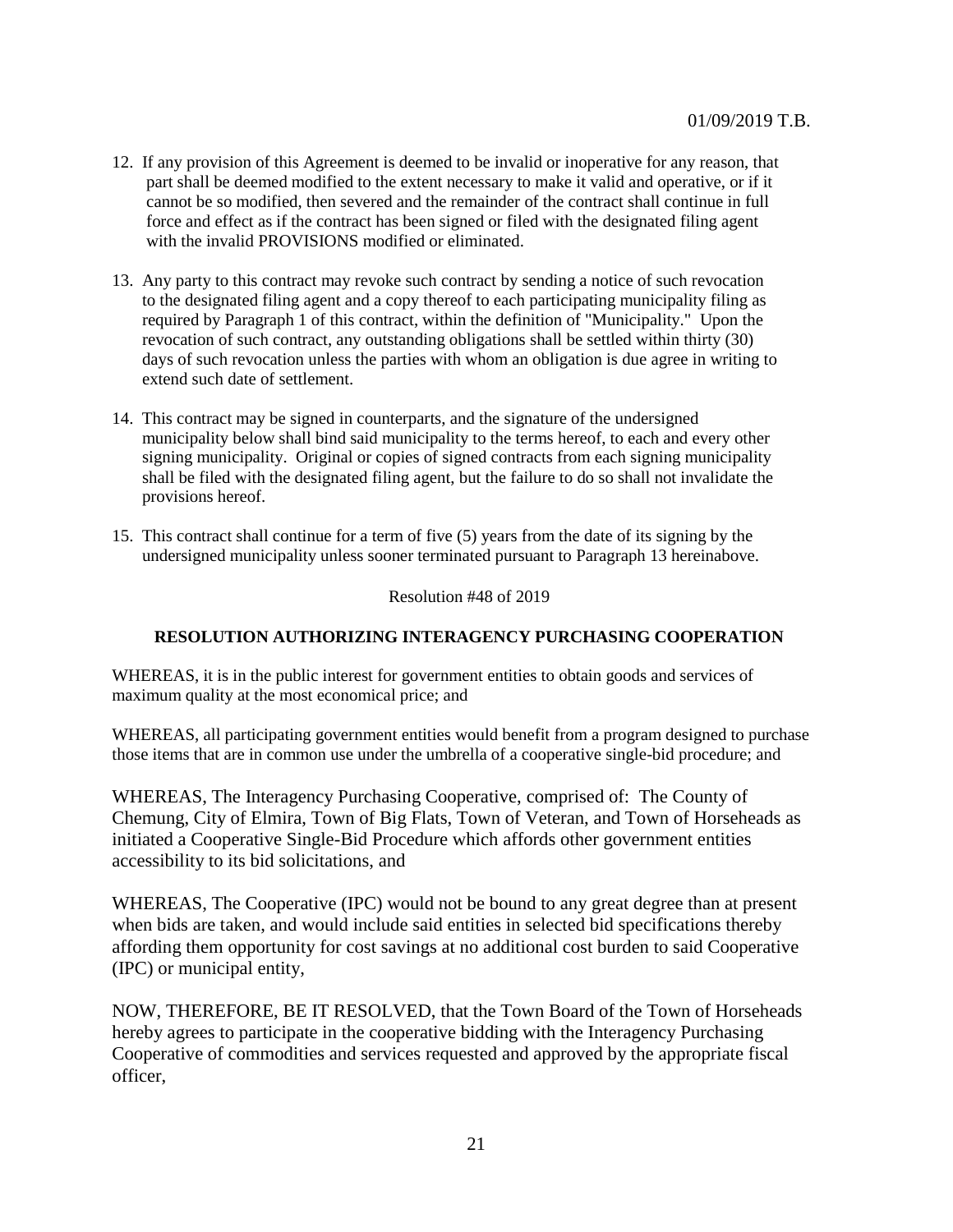Under this agreement, it is understood and agreed that each participating entity will make its own separate purchase agreement with selected bidders, that each entity shall only be liable to the successful bidder for materials/supplies/services contracted for by such entity, without any liability for purchases contracted for by any other participating entity, and each bid winner shall be required to bill each participating entity directly for purchases contracted by it.

It is further understood that in the event of any dispute between participating entities and the bid winner arising after a contract of purchases has been executed, such dispute shall be handled by and between the affected parties with said parties holding harmless the Cooperative (IPC), and be it further,

RESOLVED, that the specifications as prepared by the Interagency Purchasing Cooperative designated agency and made available to the participating entity under this agreement by accepted for purchase at the lowest responsible bid price recommended by the Interagency Purchasing Cooperative (IPC); however, each entity has the right to reject all or part of the designated agency recommendation or the local bid award; and be it further,

RESOLVED, that the invitation to bid will be advertised by the Designated Agency in the Elmira Star-Gazette in accordance with the provisions of Section 103 of the General Municipal Law.

Resolution #49 of 2019

# **RESOLUTION AUTHORIZING EMPLOYMENT OF AUDITOR**

BE IT RESOLVED, that Richard McNeilly, Certified Public Account is hereby employed as auditor of the Town books, and be it further

RESOLVED, that Supervisor Michael W. Edwards is hereby authorized and directed to execute agreements for same.

## Resolution #50 of 2019

# **RESOLUTION AUTHORIZING PAYMENT FOR RETIREMENT EMPLOYEES**

BE IT RESOLVED, that the 20-year career plan, 75-I, be continued for the Town of Horseheads, and payment for the same is hereby authorized to all elected officials, appointed officials and employees of the Town excepting school traffic officers and those employees who do not come under the retirement plan.

Resolution #51 of 2019

# **RESOLUTION AUTHORIZING CORPORATE BANK ACCOUNTS**

BE IT RESOLVED, that the corporate resolution as required by the Chemung Canal Trust Company, authorizing bank accounts for the tax accounts of the Town of Horseheads, be executed by the Supervisor of the Town, and authorize the signature of Nancy Rohde, Receiver of Taxes and Assessments and Cathy R. Wood and Jenifer J. Driscoll, Deputy Receivers.